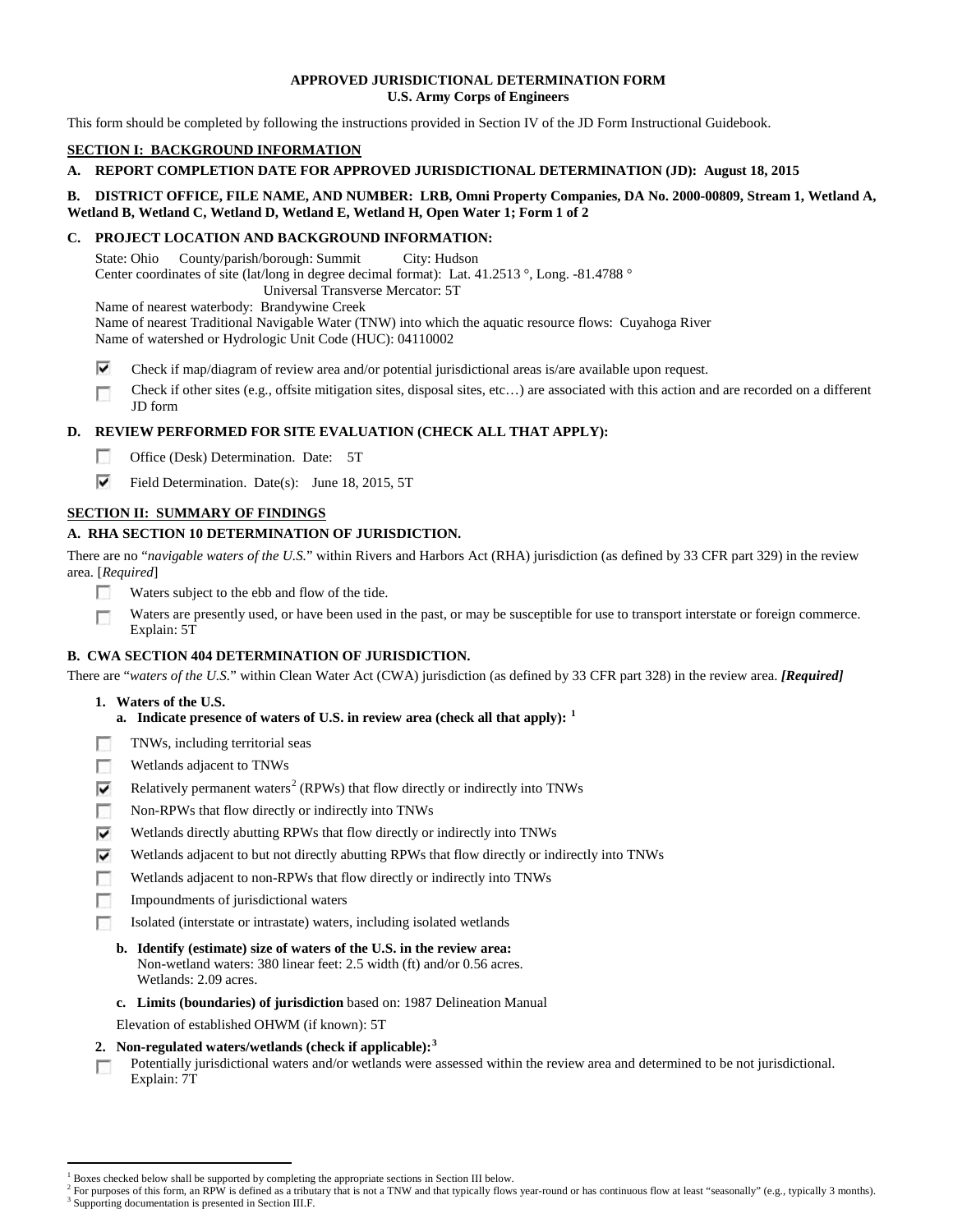### **SECTION III: CWA ANALYSIS**

#### **A. TNWs AND WETLANDS ADJACENT TO TNWs**

**The agencies will assert jurisdiction over TNWs and wetlands adjacent to TNWs. If the aquatic resource is a TNW, complete Section III.A.1 and Section III.D.1. only; if the aquatic resource is a wetland adjacent to a TNW, complete Sections III.A.1 and 2 and Section III.D.1.; otherwise, see Section III.B below**.

- **1. TNW**  Identify TNW: 7T Summarize rationale supporting determination: 5T
- **2. Wetland adjacent to TNW**

Summarize rationale supporting conclusion that wetland is "adjacent": 5T

## **B. CHARACTERISTICS OF TRIBUTARY (THAT IS NOT A TNW) AND ITS ADJACENT WETLANDS (IF ANY):**

**This section summarizes information regarding characteristics of the tributary and its adjacent wetlands, if any, and it helps determine whether or not the standards for jurisdiction established under Rapanos have been met.** 

**The agencies will assert jurisdiction over non-navigable tributaries of TNWs where the tributaries are "relatively permanent waters" (RPWs), i.e. tributaries that typically flow year-round or have continuous flow at least seasonally (e.g., typically 3 months). A wetland that directly abuts an RPW is also jurisdictional. If the aquatic resource is not a TNW, but has year-round (perennial) flow, skip to Section III.D.2. If the aquatic resource is a wetland directly abutting a tributary with perennial flow, skip to Section III.D.4.**

**A wetland that is adjacent to but that does not directly abut an RPW requires a significant nexus evaluation. Corps districts and EPA regions will include in the record any available information that documents the existence of a significant nexus between a relatively permanent tributary that is not perennial (and its adjacent wetlands if any) and a traditional navigable water, even though a significant nexus finding is not required as a matter of law.**

**If the waterbody[4](#page-1-0) is not an RPW, or a wetland directly abutting an RPW, a JD will require additional data to determine if the waterbody has a significant nexus with a TNW. If the tributary has adjacent wetlands, the significant nexus evaluation must consider the tributary in combination with all of its adjacent wetlands. This significant nexus evaluation that combines, for analytical purposes, the tributary and all of its adjacent wetlands is used whether the review area identified in the JD request is the tributary, or its adjacent wetlands, or both. If the JD covers a tributary with adjacent wetlands, complete Section III.B.1 for the tributary, Section III.B.2 for any onsite wetlands, and Section III.B.3 for all wetlands adjacent to that tributary, both onsite and offsite. The determination whether a significant nexus exists is determined in Section III.C below.**

- **1. Characteristics of non-TNWs that flow directly or indirectly into TNW**
	- **(i) General Area Conditions:**

Watershed size: 5T 7T Drainage area: 809 square miles (Cuyahoga)

Average annual rainfall: 38.74 inches Average annual snowfall: 47.4 inches

#### **(ii) Physical Characteristics:**

(a) Relationship with TNW:

Tributary flows directly into TNW.

 $\triangledown$  Tributary flows through 2 tributaries before entering TNW.

Project waters are 5-10 river miles from TNW. Project waters are 1 (or less) river miles from RPW. Project waters are 2-5 aerial (straight) miles from TNW. Project waters are 1 (or less) aerial (straight) miles from RPW. Project waters cross or serve as state boundaries. Explain: 7T

Identify flow route to TNW<sup>[5](#page-1-1)</sup>: Stream 1 flows north into Lake Forest which is in-line with Brandywine Creek. Brandywine Creek flows northwest/west into the Cuyahoga River, a TNW. Tributary stream order, if known: 7T

(b) General Tributary Characteristics (check all that apply):

**Tributary** is:  $\overline{\mathbf{v}}$  Natural

- n Artificial (man-made). Explain: 7T
- Manipulated (man-altered). Explain: 7T

<span id="page-1-0"></span> $<sup>4</sup>$  Note that the Instructional Guidebook contains additional information regarding swales, ditches, washes, and erosional features generally and in the arid West.<br><sup>5</sup> Flow route can be described by identifying, e.g</sup>

<span id="page-1-1"></span>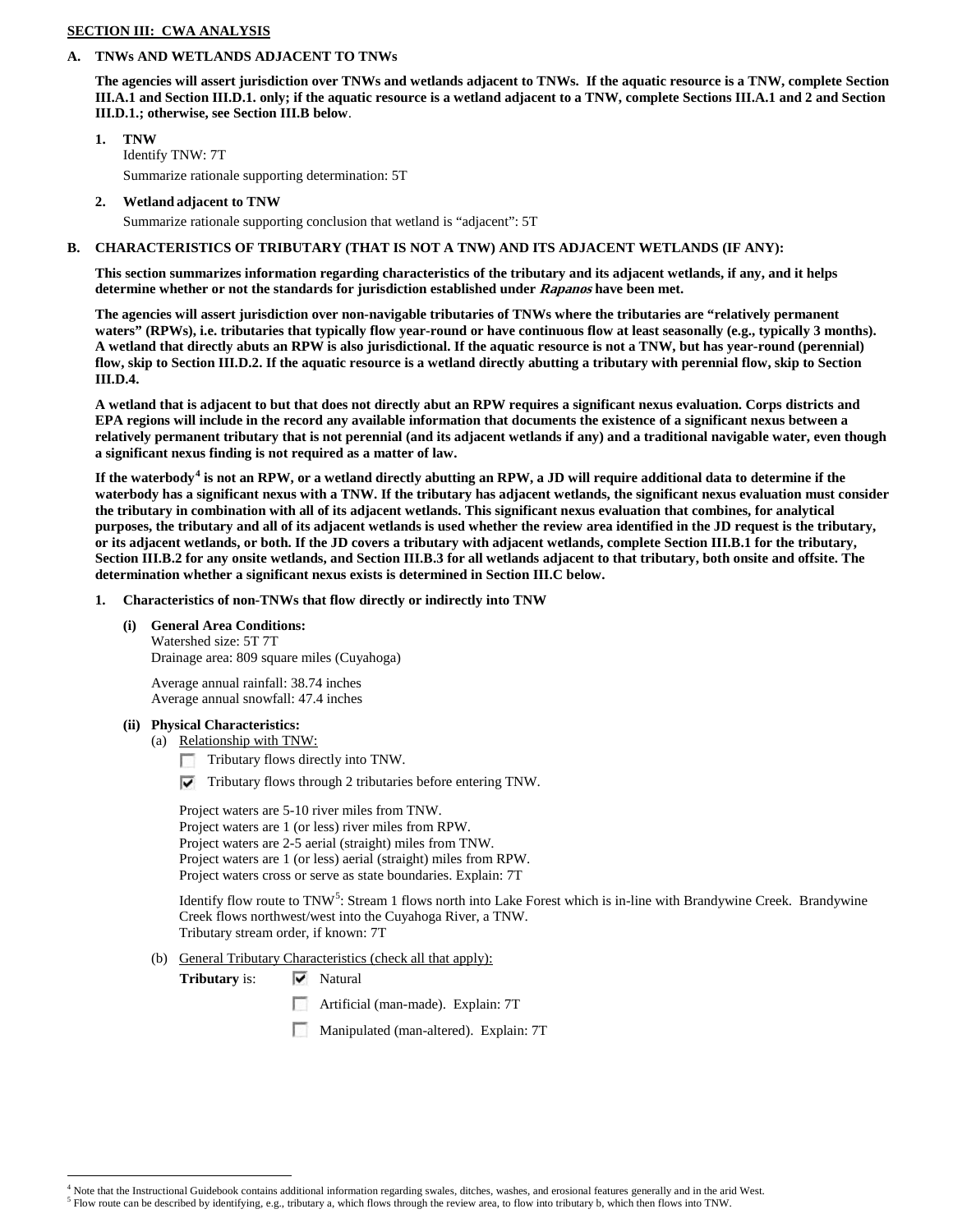### **Tributary** properties with respect to top of bank (estimate):

 $(c)$ 

Average width: 2.5 feet

Average depth: ~1 foot Average side slopes: 7T

Primary tributary substrate composition (check all that apply):

| ⊽                                                                                                                                                                                                                                     | <b>Silts</b>                                                                                                                                                                                                                                                                                                                                                                                                                                                                                                                                                                           | ⊽ | Sands                                     |  |                                                                          |  | Concrete                                                                                                                                                                                                |
|---------------------------------------------------------------------------------------------------------------------------------------------------------------------------------------------------------------------------------------|----------------------------------------------------------------------------------------------------------------------------------------------------------------------------------------------------------------------------------------------------------------------------------------------------------------------------------------------------------------------------------------------------------------------------------------------------------------------------------------------------------------------------------------------------------------------------------------|---|-------------------------------------------|--|--------------------------------------------------------------------------|--|---------------------------------------------------------------------------------------------------------------------------------------------------------------------------------------------------------|
|                                                                                                                                                                                                                                       | Cobbles                                                                                                                                                                                                                                                                                                                                                                                                                                                                                                                                                                                | է | Gravel                                    |  |                                                                          |  | Muck                                                                                                                                                                                                    |
|                                                                                                                                                                                                                                       | Bedrock                                                                                                                                                                                                                                                                                                                                                                                                                                                                                                                                                                                | u | Vegetation. Type/% cover: 7T              |  |                                                                          |  |                                                                                                                                                                                                         |
|                                                                                                                                                                                                                                       | Other. Explain: 7T                                                                                                                                                                                                                                                                                                                                                                                                                                                                                                                                                                     |   |                                           |  |                                                                          |  |                                                                                                                                                                                                         |
| Tributary condition/stability [e.g., highly eroding, sloughing banks]. Explain: Stable<br>Presence of run/riffle/pool complexes. Explain: 7T<br>Tributary geometry: Meandering<br>Tributary gradient (approximate average slope): 7T% |                                                                                                                                                                                                                                                                                                                                                                                                                                                                                                                                                                                        |   |                                           |  |                                                                          |  |                                                                                                                                                                                                         |
| Flow:<br>Tributary provides for: Seasonal Flow<br>Estimate average number of flow events in review area/year: 20 (or greater)<br>Describe flow regime: 7T<br>Other information on duration and volume: 7T                             |                                                                                                                                                                                                                                                                                                                                                                                                                                                                                                                                                                                        |   |                                           |  |                                                                          |  |                                                                                                                                                                                                         |
| Surface flow is: Discrete and Confined Characteristics: 7T                                                                                                                                                                            |                                                                                                                                                                                                                                                                                                                                                                                                                                                                                                                                                                                        |   |                                           |  |                                                                          |  |                                                                                                                                                                                                         |
| Subsurface flow: Unknown Explain findings: 7T<br>Dye (or other) test performed: 7T                                                                                                                                                    |                                                                                                                                                                                                                                                                                                                                                                                                                                                                                                                                                                                        |   |                                           |  |                                                                          |  |                                                                                                                                                                                                         |
|                                                                                                                                                                                                                                       | Tributary has (check all that apply):<br>$ \nabla $ Bed and banks<br>$\triangleright$ OHWM <sup>6</sup> (check all indicators that apply):<br>$\vert \cdot \vert$ clear, natural line impressed on the bank $\vert \cdot \vert$ the presence of litter and debris<br>changes in the character of soil<br>$ \vec{v} $ shelving<br>$\triangleright$ vegetation matted down, bent, or absent $\triangleright$<br>⊽<br>leaf litter disturbed or washed away<br>M<br>sediment deposition<br>water staining<br>L.<br>other (list): 7T<br>$\Box$ Discontinuous OHWM. <sup>7</sup> Explain: 7T |   |                                           |  | the presence of wrack line<br>sediment sorting<br>$ \overline{v} $ scour |  | destruction of terrestrial vegetation<br>multiple observed or predicted flow events<br>abrupt change in plant community 7T                                                                              |
|                                                                                                                                                                                                                                       | High Tide Line indicated by:<br>oil or scum line along shore objects<br>L.<br>physical markings/characteristics<br>tidal gauges<br>other (list): 7T                                                                                                                                                                                                                                                                                                                                                                                                                                    |   | fine shell or debris deposits (foreshore) |  | survey to available datum;<br>physical markings;                         |  | If factors other than the OHWM were used to determine lateral extent of CWA jurisdiction (check all that apply):<br>Mean High Water Mark indicated by:<br>vegetation lines/changes in vegetation types. |

### **(iii) Chemical Characteristics:**

Characterize tributary (e.g., water color is clear, discolored, oily film; water quality; general watershed characteristics, etc.). Explain: Water was clear at the time of the site visit.

Identify specific pollutants, if known: 7T

<span id="page-2-1"></span><span id="page-2-0"></span> <sup>6</sup> <sup>6</sup>A natural or man-made discontinuity in the OHWM does not necessarily sever jurisdiction (e.g., where the stream temporarily flows underground, or where the OHWM has been removed by development or agricultural practices). Where there is a break in the OHWM that is unrelated to the waterbody's flow regime (e.g., flow over a rock outcrop or through a culvert), the agencies will look for indicators of flow above and below the break. 7 Ibid.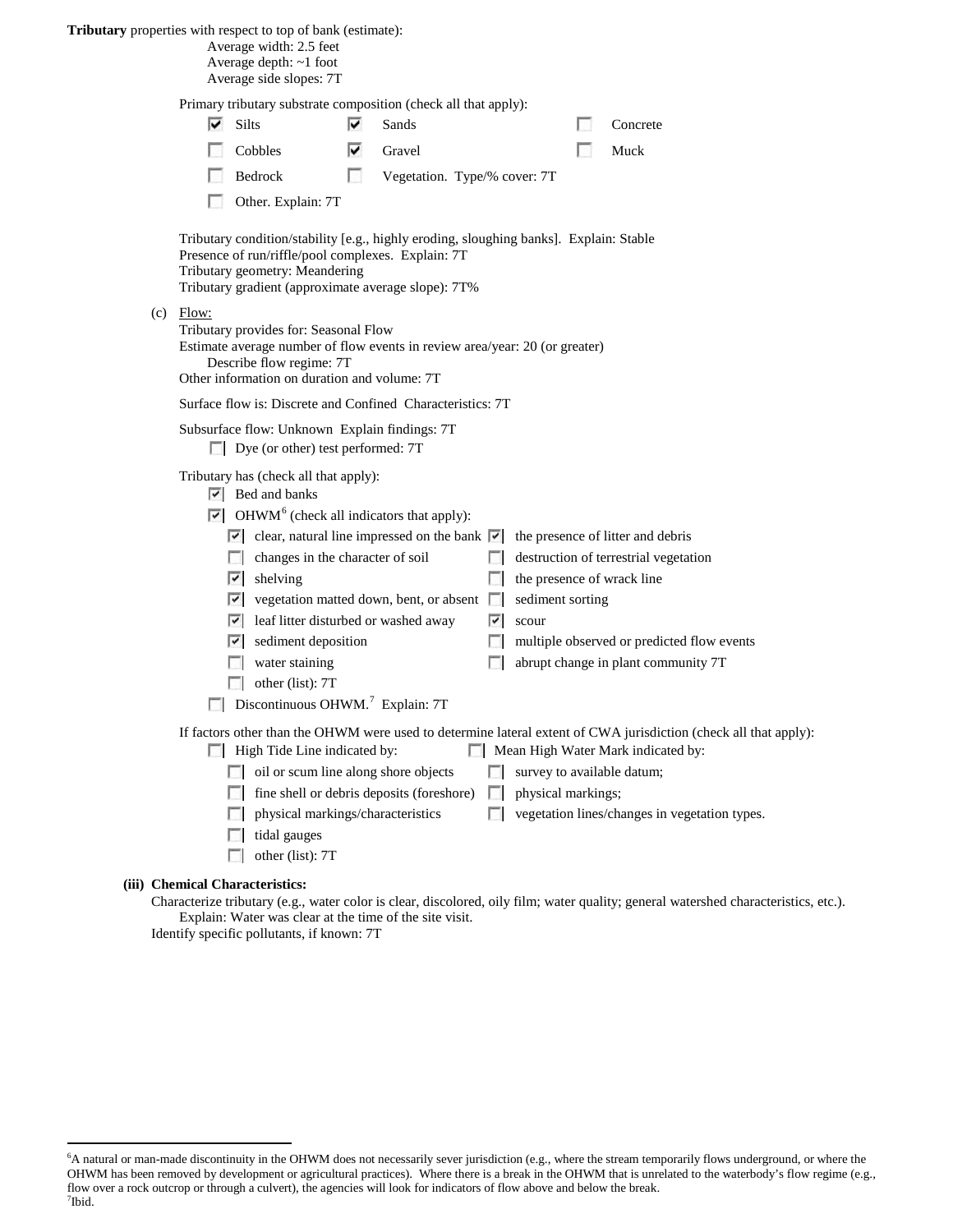#### **(iv) Biological Characteristics. Channel supports (check all that apply):**

- Riparian corridor. Characteristics (type, average width): Forested, 200+ feet wide
- Wetland fringe. Characteristics: Stream 1 flows directly through Wetlands B and C.
- **Habitat for:** 
	- Federally Listed species. Explain findings: 7T
	- Fish/spawn areas. Explain findings: 7T
	- $\sim$ Other environmentally-sensitive species. Explain findings: 7T
	- Aquatic/wildlife diversity. Explain findings: 7T

#### **2. Characteristics of wetlands adjacent to non-TNW that flow directly or indirectly into TNW**

#### **(i) Physical Characteristics:**

(a) General Wetland Characteristics: Properties:

Wetland size: Wetland A is 1.07 acres, Wetland B is 0.06 acre, Wetland C is 0.77 acre, Wetland D is 0.07 acre, Wetland E is 0.11 acre, and Wetland H is 0.01 acre totaling 2.09 acres

> Wetland type. Explain: Wetlands A and D are primarily PEM with a few trees. Wetlands B, C, E, and H are PFO Wetland quality. Explain: Low-moderate

Project wetlands cross or serve as state boundaries. Explain: 7T

(b) General Flow Relationship with Non-TNW:

Flow is: Ephemeral Flow Explain: 7T

Surface flow is: Discrete and Confined Characteristics: 7T

Subsurface flow: Unknown Explain findings: 7T

Dye (or other) test performed: 7T

- (c) Wetland Adjacency Determination with Non-TNW:
	- Directly abutting: Wetlands B and C are directly abutting Stream 1
	- $\overline{\phantom{a}}$ Not directly abutting
		- Discrete wetland hydrologic connection. Explain: Water from Wetland E flows south through a non-jurisdictional ⊽ swale to Wetland A. Water from Wetland A and Wetland D flows into a catch basin that connects to Stream 1. Water from Wetland H flows east into Stream 1.
		- **Explain:** 7T Ecological connection. Explain: 7T
		- $\mathcal{L}$ Separated by berm/barrier. Explain: 7T

#### (d) Proximity (Relationship) to TNW

Project wetlands are 5-10 river miles from TNW. Project waters are 2-5 aerial (straight) miles from TNW. Flow is from: Wetland to Navigable Waters Estimate approximate location of wetland as within the 500-year or greater floodplain.

#### **(ii) Chemical Characteristics:**

Characterize wetland system (e.g., water color is clear, brown, oil film on surface; water quality; general watershed characteristics; etc.). Explain: Water was observed to be clear

Identify specific pollutants, if known: 7T

### **(iii) Biological Characteristics. Wetland supports (check all that apply):**

- **Riparian buffer.** Characteristics (type, average width): Wetlands B and C are directly abutting Stream 1.
- Vegetation type/percent cover. Explain: Wetlands A and D are primarily PEM with a few trees. Wetlands B, C, E, and H are PFO
- $\overline{\triangledown}$  Habitat for:
	- Federally Listed species. Explain findings: 7T
	- Fish/spawn areas. Explain findings: 7T
	- Other environmentally-sensitive species. Explain findings: 7T
	- Aquatic/wildlife diversity. Explain findings: Wetland A is habitat for amphibians and macroinvertebrates

## **3. Characteristics of all wetlands adjacent to the tributary (if any)**

All wetland(s) being considered in the cumulative analysis: 6 Approximately (2.09) acres in total are being considered in the cumulative analysis.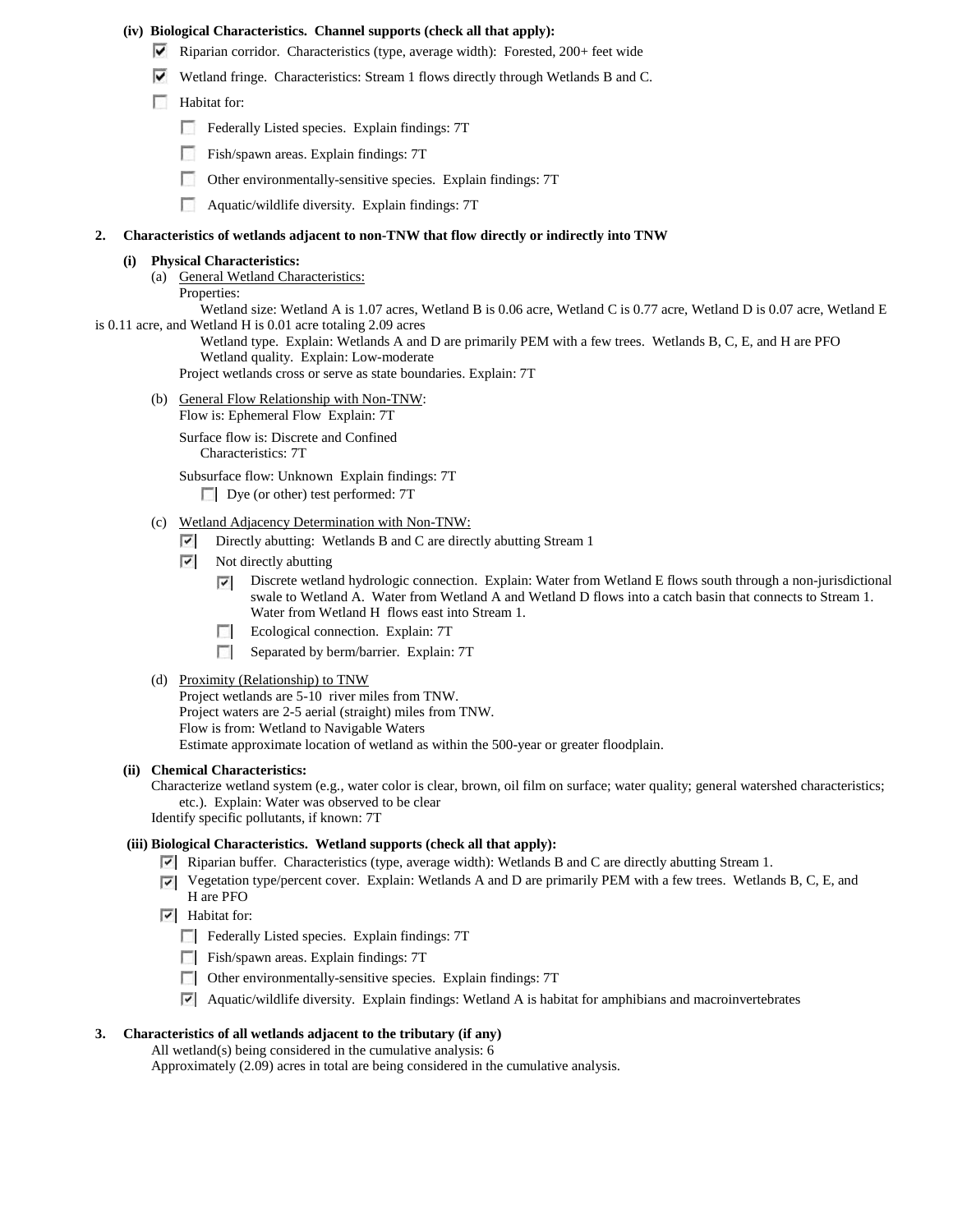For each wetland, specify the following:

|           | Directly abuts? $(Y/N)$ | Size (in acres) |
|-----------|-------------------------|-----------------|
| Wetland A | N                       | 1.07            |
| Wetland B | Y                       | 0.06            |
| Wetland C | Y                       | 0.77            |
| Wetland D | N                       | 0.07            |
| Wetland E | N                       | 0.11            |
| Wetland H | N                       | 0.01            |

Summarize overall biological, chemical and physical functions being performed: These wetlands provide the following functions and services: hydrologic flux and storage including floodwater and runoff attenuation and release; sediment and nutrient transport and retention; pollutant attenuation and release; biogeochemical cycling and storage; stream channel stability via serving as a natural buffer; biological productivity of micro/macro flora and fauna, decomposition, and community structure; and wildlife support including providing habitat.

#### **C. SIGNIFICANT NEXUS DETERMINATION**

**A significant nexus analysis will assess the flow characteristics and functions of the tributary itself and the functions performed by any wetlands adjacent to the tributary to determine if they significantly affect the chemical, physical, and biological integrity of a TNW. For each of the following situations, a significant nexus exists if the tributary, in combination with all of its adjacent wetlands, has more than a speculative or insubstantial effect on the chemical, physical and/or biological integrity of a TNW. Considerations when evaluating significant nexus include, but are not limited to the volume, duration, and frequency of the flow of water in the tributary and its proximity to a TNW, and the functions performed by the tributary and all its adjacent wetlands. It is not appropriate to determine significant nexus based solely on any specific threshold of distance (e.g. between a tributary and its adjacent wetland or between a tributary and the TNW). Similarly, the fact an adjacent wetland lies within or outside of a floodplain is not solely determinative of significant nexus.** 

#### **Draw connections between the features documented and the effects on the TNW, as identified in the** *Rapanos* **Guidance and discussed in the Instructional Guidebook. Factors to consider include, for example:**

- Does the tributary, in combination with its adjacent wetlands (if any), have the capacity to carry pollutants or flood waters to TNWs, or to reduce the amount of pollutants or flood waters reaching a TNW?
- Does the tributary, in combination with its adjacent wetlands (if any), provide habitat and lifecycle support functions for fish and other species, such as feeding, nesting, spawning, or rearing young for species that are present in the TNW?
- Does the tributary, in combination with its adjacent wetlands (if any), have the capacity to transfer nutrients and organic carbon that support downstream foodwebs?
- Does the tributary, in combination with its adjacent wetlands (if any), have other relationships to the physical, chemical, or biological integrity of the TNW?

#### *Note: the above list of considerations is not inclusive and other functions observed or known to occur should be documented below:*

- **1. Significant nexus findings for non-RPW that has no adjacent wetlands and flows directly or indirectly into TNWs.** Explain findings of presence or absence of significant nexus below, based on the tributary itself, then go to Section III.D: 7T
- **2. Significant nexus findings for non-RPW and its adjacent wetlands, where the non-RPW flows directly or indirectly into TNWs.**  Explain findings of presence or absence of significant nexus below, based on the tributary in combination with all of its adjacent wetlands, then go to Section III.D: 7T
- **3. Significant nexus findings for wetlands adjacent to an RPW but that do not directly abut the RPW.** Explain findings of presence or absence of significant nexus below, based on the tributary in combination with all of its adjacent wetlands, then go to Section III.D: Water from Wetland E flows south through a non-jurisdictional swale to Wetland A. Water from Wetland A and Wetland D flows into a catch basin that connects to Stream 1. Water from Wetland H flows east into Stream 1. Stream 1 flows north into Lake Forest which is in-line with Brandywine Creek. Brandywine Creek flows northwest/west into the Cuyahoga River, a TNW.

The Cuyahoga River Watershed has impairments including increasing urbanization bringing impervious surfaces, construction at headwaters reducing stream function, increased erosion, sediment which impairs aquatic life and widens flood areas, habitat loss, and loss of wetlands (Cuyahoga River Community Planning Organization). Since the wetlands and stream are located in close proximity to commercial developments, major roadways, and agricultural fields and they receive a majority of their hydrology from runoff associated with the adjacent development, roads, and a golf course, they provide an important function of reducing the effects of runoff and storm sewer impacts on the downstream TNW. The stream conveys water that has been filtered from the wetlands to the downstream TNW. The wetlands also attenuate sediment, nutrients, and pollutants contained in their received water. Combined, the wetland and stream supply the downstream TNW with a cleaner source of water that will aid in reducing impairments. The presence of these waters also aids with impairments caused by impervious surfaces and construction at headwaters by persisting in their natural state. Due to the physical, biological, and chemical connectivity of Stream 1 and Wetlands A, D, E, and H as described above, it has been determined that they have a significant nexus with the downstream TNW, the Cuyahoga River as the functions and services provided by the stream and its adjacent wetlands provide more than a speculative effect on the physical integrity of the Cuyahoga River.

Sources: -Alexander, R.B., E.W. Boyer, R.A. Smith, G.E. Schwartz, and R.B. Moore, 2007. The Role of Headwater Streams in Downstream Water Quality. Journal of the American Water Resources Association 43.

-Cuyahoga River Community Planning Organization. Tinkers Creek. [http://www.crcpo.org/tinkerscreek.html.](http://www.crcpo.org/tinkerscreek.html) Accessed 10 April 2015. -Freeman, M.C., C.M. Pringle, and C.R. Jackson. 2007. Hydrologic Connectivity and the Contribution of Stream Headwaters to Ecological Integrity at Regional Scales. Journal of the American Water Resources Association. 43:5-14.

-Meyer, J.L., D.L. Strayer, J.B. Wallace, S.L. Eggert, G.S. Helfman, and N.E. Leonard. 2007. The Contribution of Headwater Streams to Biodiversity in River Networks. Journal of the American Water Resources Association. 43: 86-103.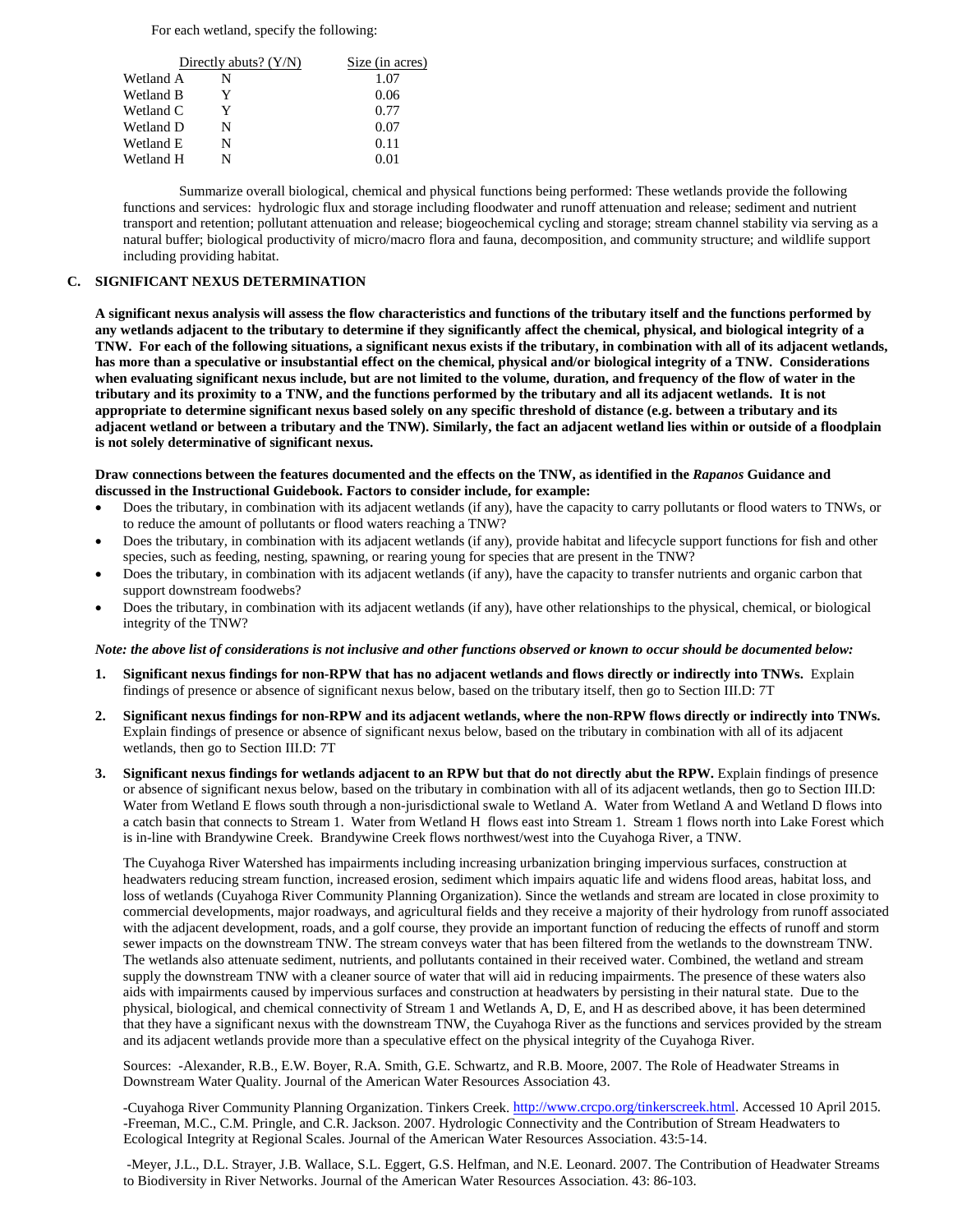#### -USEPA. 2013. Streams. [http://water.epa.gov/type/rsl/streams.cfm. Accessed 6 February 2013.](http://water.epa.gov/type/rsl/streams.cfm.%20Accessed%206%20February%202013)

-USEPA. 2015. Connectivity of Streams and Wetlands to Downstream Waters: A Review and Synthesis of the Scientific Evidence (Final Report). U.S. Environmental Protection Agency, Washington, DC, EPA/600/R-14/475F.

### **D. DETERMINATIONS OF JURISDICTIONAL FINDINGS. THE SUBJECT WATERS/WETLANDS ARE (CHECK ALL THAT APPLY):**

- **1. TNWs and Adjacent Wetlands.** Check all that apply and provide size estimates in review area:
	- TNWs: 7T linear feet 7T width (ft), Or, 7T acres.
	- **Wetlands adjacent to TNWs: 7T acres.**

## **2. RPWs that flow directly or indirectly into TNWs.**

- $\nabla$  Tributaries of TNWs where tributaries typically flow year-round are jurisdictional. Provide data and rationale indicating that tributary is perennial: 7T.
- Tributaries of TNW where tributaries have continuous flow "seasonally" (e.g., typically three months each year) are jurisdictional. ⊽ Data supporting this conclusion is provided at Section III.B. Provide rationale indicating that tributary flows seasonally: Flowing water was observed in Stream 1 during the site visit and was shown in photographs provided by the consultant. A stream is not depicted on the USGS maps but can be seen in aerial photographs.

Provide estimates for jurisdictional waters in the review area (check all that apply):

 $\triangledown$  Tributary waters: 380 linear feet 2.5 width (ft).

Other non-wetland waters: 0.56 acres.

Identify type(s) of waters: Open Water 1 is a pond

#### **3. Non-RPWs[8](#page-5-0) that flow directly or indirectly into TNWs.**

Waterbody that is not a TNW or an RPW, but flows directly or indirectly into a TNW, and it has a significant nexus with a  $\Box$ TNW is jurisdictional. Data supporting this conclusion is provided at Section III.C.

Provide estimates for jurisdictional waters within the review area (check all that apply):

- Tributary waters: 7T linear feet 7T width (ft).
- **Other non-wetland waters: 7T acres.** 
	- Identify type(s) of waters: 7T

## **4. Wetlands directly abutting an RPW that flow directly or indirectly into TNWs.**

Wetlands directly abut RPW and thus are jurisdictional as adjacent wetlands.

- Wetlands directly abutting an RPW where tributaries typically flow year-round. Provide data and rationale indicating that tributary is perennial in Section III.D.2, above. Provide rationale indicating that wetland is directly abutting an RPW: 7T
- Wetlands directly abutting an RPW where tributaries typically flow "seasonally." Provide data indicating that tributary is seasonal in Section III.B and rationale in Section III.D.2, above. Provide rationale indicating that wetland is directly abutting an RPW: Stream flows through Wetlands B and C.

Provide acreage estimates for jurisdictional wetlands in the review area: 0.83 acre.

- **5. Wetlands adjacent to but not directly abutting an RPW that flow directly or indirectly into TNWs.**
	- $\nabla$  Wetlands that do not directly abut an RPW, but when considered in combination with the tributary to which they are adjacent and with similarly situated adjacent wetlands, have a significant nexus with a TNW are jurisidictional. Data supporting this conclusion is provided at Section III.C.

Provide acreage estimates for jurisdictional wetlands in the review area: 1.26 acres.

#### **6. Wetlands adjacent to non-RPWs that flow directly or indirectly into TNWs.**

Wetlands adjacent to such waters, and have when considered in combination with the tributary to which they are adjacent  $\sim$ and with similarly situated adjacent wetlands, have a significant nexus with a TNW are jurisdictional. Data supporting this conclusion is provided at Section III.C.

Provide estimates for jurisdictional wetlands in the review area: 7T acres.

### **7. Impoundments of jurisdictional waters. [9](#page-5-1)**

- As a general rule, the impoundment of a jurisdictional tributary remains jurisdictional.
- Demonstrate that impoundment was created from "waters of the U.S.," or n
- Demonstrate that water meets the criteria for one of the categories presented above (1-6), or
- Demonstrate that water is isolated with a nexus to commerce (see E below).

#### **E. ISOLATED [INTERSTATE OR INTRA-STATE] WATERS, INCLUDING ISOLATED WETLANDS, THE USE, DEGRADATION OR DESTRUCTION OF WHICH COULD AFFECT INTERSTATE COMMERCE, INCLUDING ANY SUCH WATERS (CHECK ALL THAT APPLY):[10](#page-5-2)**

which are or could be used by interstate or foreign travelers for recreational or other purposes.

 $\frac{1}{8}$ 

<span id="page-5-1"></span><span id="page-5-0"></span><sup>&</sup>lt;sup>8</sup>See Footnote # 3.<br><sup>9</sup> To complete the analysis refer to the key in Section III.D.6 of the Instructional Guidebook.

<span id="page-5-2"></span><sup>&</sup>lt;sup>10</sup> Prior to asserting or declining CWA jurisdiction based solely on this category, Corps Districts will elevate the action to Corps and EPA HQ for review consistent with the process described in the Corps/EPA *Memorandum Regarding CWA Act Jurisdiction Following Rapanos.*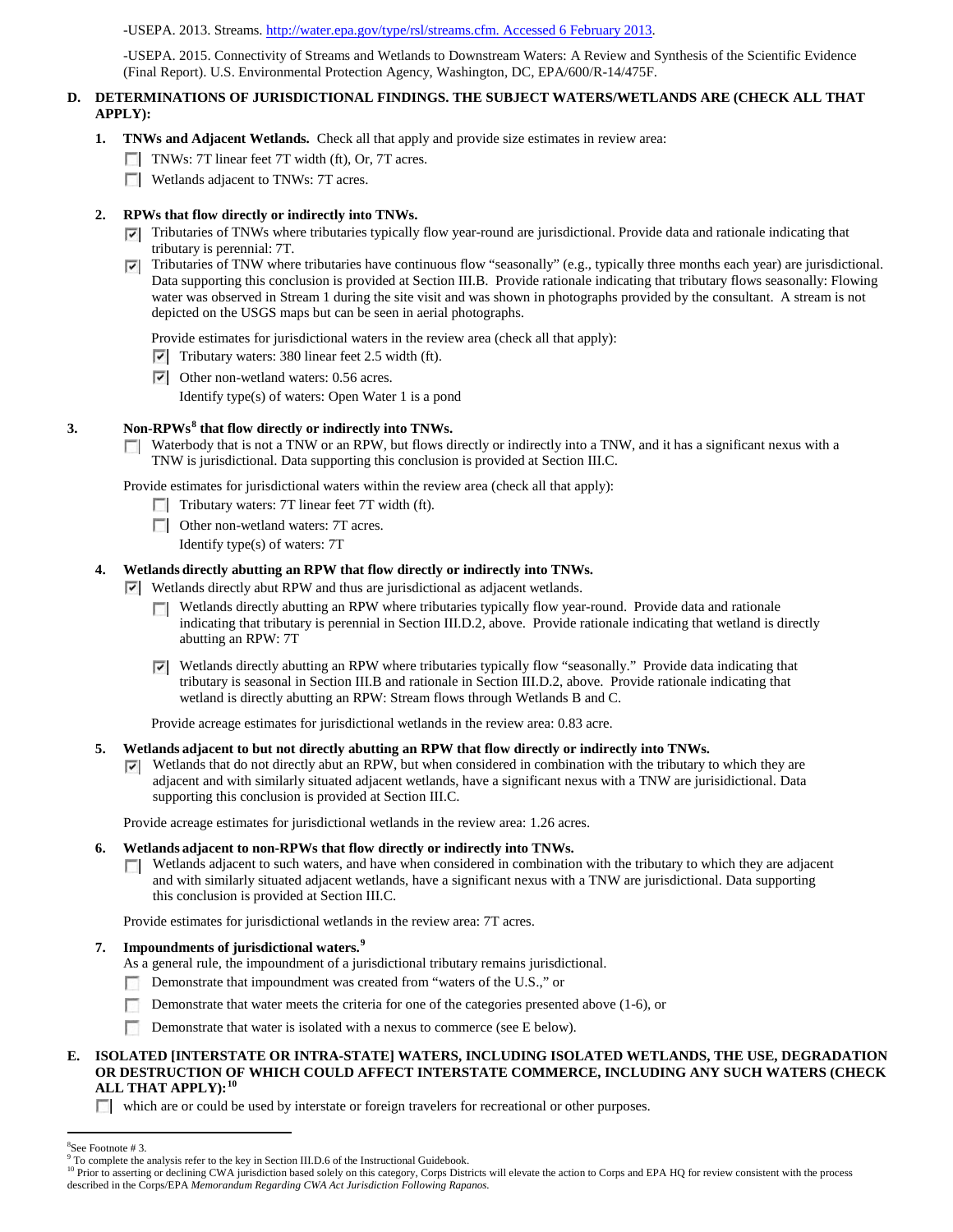|    |                                                                                                                                           | from which fish or shell fish are or could be taken and sold in interstate or foreign commerce.                                                                                                                                                                                                                           |  |  |  |  |  |
|----|-------------------------------------------------------------------------------------------------------------------------------------------|---------------------------------------------------------------------------------------------------------------------------------------------------------------------------------------------------------------------------------------------------------------------------------------------------------------------------|--|--|--|--|--|
|    |                                                                                                                                           | which are or could be used for industrial purposes by industries in interstate commerce.                                                                                                                                                                                                                                  |  |  |  |  |  |
|    |                                                                                                                                           | Interstate isolated waters. Explain: 7T                                                                                                                                                                                                                                                                                   |  |  |  |  |  |
|    |                                                                                                                                           | Other factors. Explain: 7T                                                                                                                                                                                                                                                                                                |  |  |  |  |  |
|    | Identify water body and summarize rationale supporting determination: 7T                                                                  |                                                                                                                                                                                                                                                                                                                           |  |  |  |  |  |
|    | Provide estimates for jurisdictional waters in the review area (check all that apply):<br>Tributary waters: 7T linear feet 7T width (ft). |                                                                                                                                                                                                                                                                                                                           |  |  |  |  |  |
|    |                                                                                                                                           | Other non-wetland waters: 7T acres.                                                                                                                                                                                                                                                                                       |  |  |  |  |  |
|    |                                                                                                                                           | Identify type(s) of waters: 7T                                                                                                                                                                                                                                                                                            |  |  |  |  |  |
|    |                                                                                                                                           | Wetlands: 7T acres.                                                                                                                                                                                                                                                                                                       |  |  |  |  |  |
| F. |                                                                                                                                           | NON-JURISDICTIONAL WATERS, INCLUDING WETLANDS (CHECK ALL THAT APPLY):                                                                                                                                                                                                                                                     |  |  |  |  |  |
|    |                                                                                                                                           | If potential wetlands were assessed within the review area, these areas did not meet the criteria in the 1987 Corps of Engineers<br>Wetland Delineation Manual and/or appropriate Regional Supplements.                                                                                                                   |  |  |  |  |  |
|    | п                                                                                                                                         | Review area included isolated waters with no substantial nexus to interstate (or foreign) commerce.                                                                                                                                                                                                                       |  |  |  |  |  |
|    |                                                                                                                                           | Prior to the Jan 2001 Supreme Court decision in "SWANCC," the review area would have been regulated based solely on the<br>"Migratory Bird Rule" (MBR).                                                                                                                                                                   |  |  |  |  |  |
|    | п                                                                                                                                         | Waters do not meet the "Significant Nexus" standard, where such a finding is required for jurisdiction. Explain: 7T                                                                                                                                                                                                       |  |  |  |  |  |
|    | г                                                                                                                                         | Other: (explain, if not covered above): 7T                                                                                                                                                                                                                                                                                |  |  |  |  |  |
|    |                                                                                                                                           | Provide acreage estimates for non-jurisdictional waters in the review area, where the sole potential basis of jurisdiction is the MBR factors<br>(i.e., presence of migratory birds, presence of endangered species, use of water for irrigated agriculture), using best professional judgment<br>(check all that apply): |  |  |  |  |  |
|    |                                                                                                                                           | Non-wetland waters (i.e., rivers, streams): 7T linear feet 7T width (ft).                                                                                                                                                                                                                                                 |  |  |  |  |  |
|    |                                                                                                                                           | Lakes/ponds: 7T acres.                                                                                                                                                                                                                                                                                                    |  |  |  |  |  |
|    |                                                                                                                                           | Other non-wetland waters: 7T acres. List type of aquatic resource: 7T.                                                                                                                                                                                                                                                    |  |  |  |  |  |
|    |                                                                                                                                           | Wetlands: 7T acres.                                                                                                                                                                                                                                                                                                       |  |  |  |  |  |
|    |                                                                                                                                           | Provide acreage estimates for non-jurisdictional waters in the review area that do not meet the "Significant Nexus" standard, where such a<br>finding is required for jurisdiction (check all that apply):                                                                                                                |  |  |  |  |  |
|    |                                                                                                                                           | Non-wetland waters (i.e., rivers, streams): 7T linear feet 7T width (ft).                                                                                                                                                                                                                                                 |  |  |  |  |  |
|    |                                                                                                                                           | Lakes/ponds: 7T acres.                                                                                                                                                                                                                                                                                                    |  |  |  |  |  |
|    |                                                                                                                                           |                                                                                                                                                                                                                                                                                                                           |  |  |  |  |  |
|    |                                                                                                                                           | Other non-wetland waters: 7T acres. List type of aquatic resource: 7T.                                                                                                                                                                                                                                                    |  |  |  |  |  |
|    |                                                                                                                                           | Wetlands: 7T acres.                                                                                                                                                                                                                                                                                                       |  |  |  |  |  |
|    |                                                                                                                                           | <b>SECTION IV: DATA SOURCES.</b>                                                                                                                                                                                                                                                                                          |  |  |  |  |  |
|    |                                                                                                                                           | A. SUPPORTING DATA. Data reviewed for JD (check all that apply - checked items shall be included in case file and, where checked and<br>requested, appropriately reference sources below):                                                                                                                                |  |  |  |  |  |
|    | ▿                                                                                                                                         | Maps, plans, plots or plat submitted by or on behalf of the applicant/consultant: 7T                                                                                                                                                                                                                                      |  |  |  |  |  |
|    | ⊽                                                                                                                                         | Data sheets prepared/submitted by or on behalf of the applicant/consultant.                                                                                                                                                                                                                                               |  |  |  |  |  |
|    |                                                                                                                                           | Office concurs with data sheets/delineation report with the exception of the cowardin class of some of the wetlands<br>$\vert\hspace{0.025cm}\check{}\hspace{0.15cm}\vert$ $\hspace{0.15cm}\check{}\hspace{0.15cm}\hspace{0.15cm}\vert$                                                                                   |  |  |  |  |  |
|    |                                                                                                                                           | Office does not concur with data sheets/delineation report.<br>$\sim$                                                                                                                                                                                                                                                     |  |  |  |  |  |
|    | L.                                                                                                                                        | Data sheets prepared by the Corps: 7T                                                                                                                                                                                                                                                                                     |  |  |  |  |  |
|    |                                                                                                                                           | Corps navigable waters' study: 7T                                                                                                                                                                                                                                                                                         |  |  |  |  |  |
|    | ⊽                                                                                                                                         | U.S. Geological Survey Hydrologic Atlas: 7T                                                                                                                                                                                                                                                                               |  |  |  |  |  |
|    |                                                                                                                                           | USGS NHD data.<br>V.                                                                                                                                                                                                                                                                                                      |  |  |  |  |  |
|    |                                                                                                                                           | USGS 8 and 12 digit HUC maps.                                                                                                                                                                                                                                                                                             |  |  |  |  |  |
|    | ∣v                                                                                                                                        | U.S. Geological Survey map(s). Cite scale $\&$ quad name: 7.5 Minute Twinsburg                                                                                                                                                                                                                                            |  |  |  |  |  |
|    | է                                                                                                                                         | USDA Natural Resources Conservation Service Soil Survey. Citation: Summit County                                                                                                                                                                                                                                          |  |  |  |  |  |
|    | ए                                                                                                                                         | National wetlands inventory map(s). Cite name: 7.5 Minute Twinsburg                                                                                                                                                                                                                                                       |  |  |  |  |  |
|    | п                                                                                                                                         | State/Local wetland inventory map(s): 7T                                                                                                                                                                                                                                                                                  |  |  |  |  |  |
|    |                                                                                                                                           | FEMA/FIRM maps: 7T                                                                                                                                                                                                                                                                                                        |  |  |  |  |  |
|    | г                                                                                                                                         | 100-year Floodplain Elevation is: 7T (National Geodectic Vertical Datum of 1929)                                                                                                                                                                                                                                          |  |  |  |  |  |
|    | ⇂                                                                                                                                         | Photographs: $ \nabla $<br>Aerial (Name & Date): Googlemaps (ORM2) and bing.com                                                                                                                                                                                                                                           |  |  |  |  |  |
|    |                                                                                                                                           | Other (Name & Date): 7T<br>$\overline{\text{or}}$                                                                                                                                                                                                                                                                         |  |  |  |  |  |
|    |                                                                                                                                           | Previous determination(s). File no. and date of response letter: 7T                                                                                                                                                                                                                                                       |  |  |  |  |  |
|    | D                                                                                                                                         | Applicable/supporting case law: 7T                                                                                                                                                                                                                                                                                        |  |  |  |  |  |

Applicable/supporting scientific literature: 7T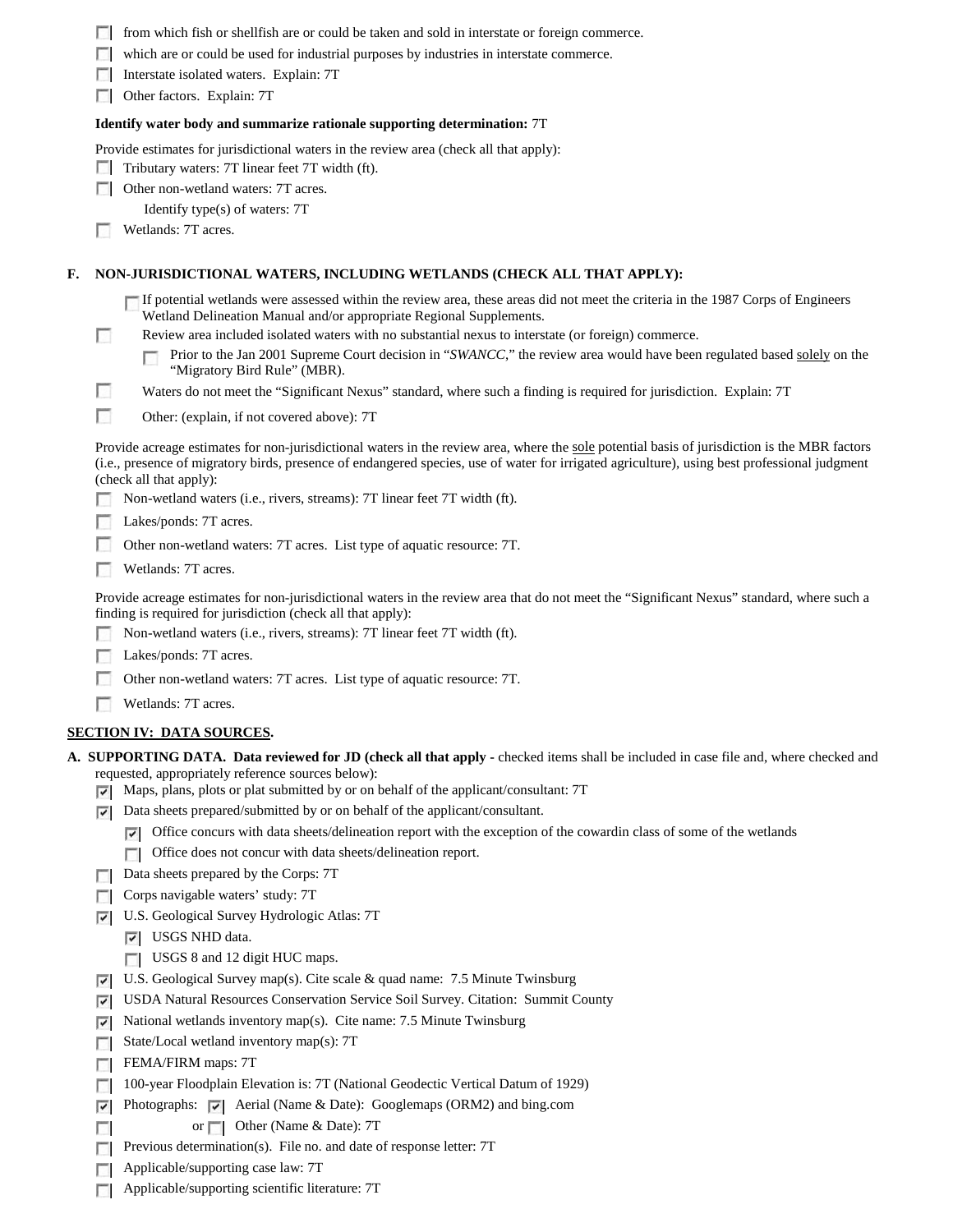Other information (please specify): 7T

# **B. ADDITIONAL COMMENTS TO SUPPORT JD:** 7T

Peter J. Krakowiak Date Project Manager

July 10, 2015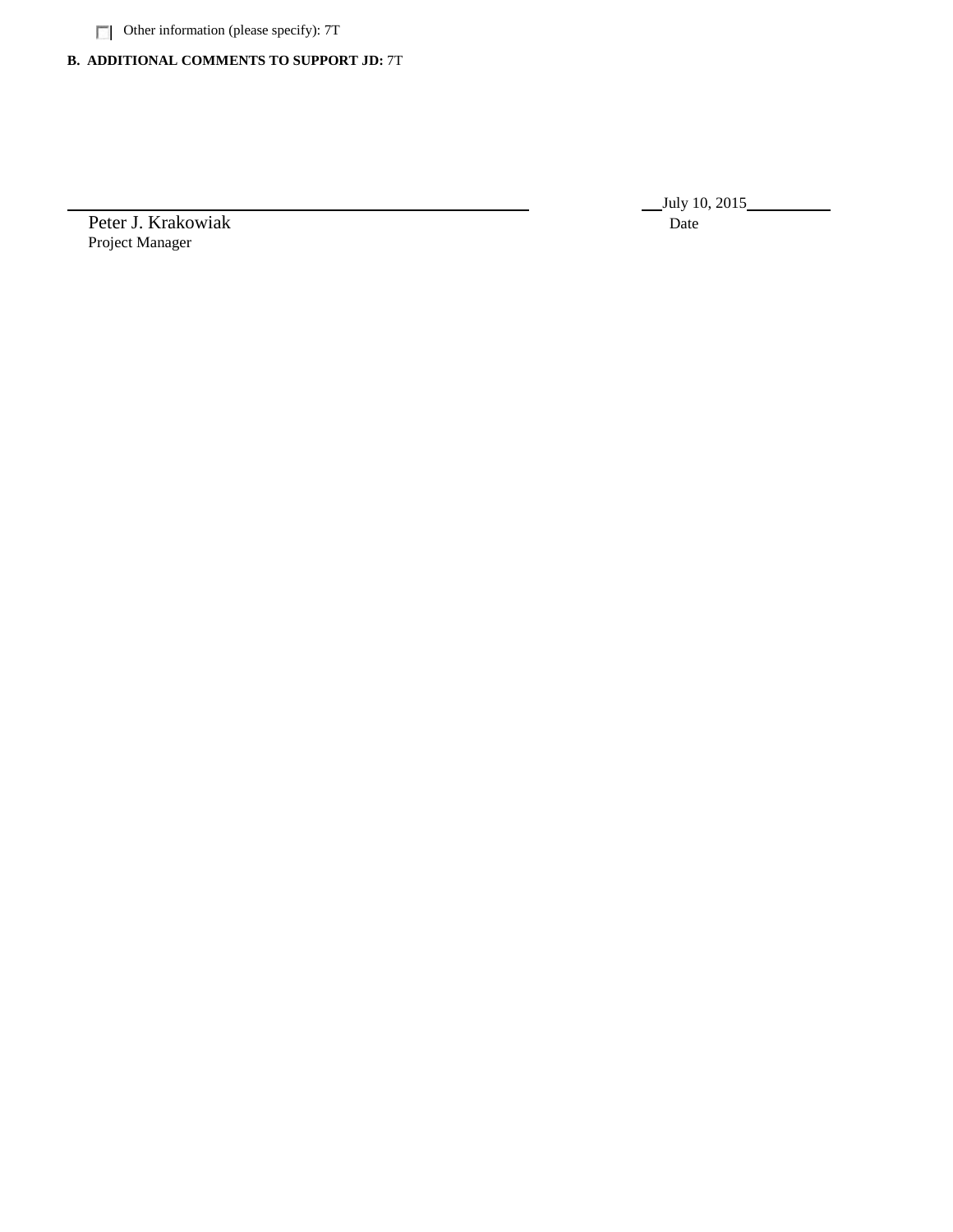### **APPROVED JURISDICTIONAL DETERMINATION FORM U.S. Army Corps of Engineers**

This form should be completed by following the instructions provided in Section IV of the JD Form Instructional Guidebook.

## **SECTION I: BACKGROUND INFORMATION**

## **A. REPORT COMPLETION DATE FOR APPROVED JURISDICTIONAL DETERMINATION (JD): August 18, 2015**

## **B. DISTRICT OFFICE, FILE NAME, AND NUMBER: LRB, Omni Property Companies, DA No. 2000-00809, Wetland F and Wetland G; Form 2 of 2**

## **C. PROJECT LOCATION AND BACKGROUND INFORMATION:**

State: Ohio County/parish/borough: Summit City: Hudson Center coordinates of site (lat/long in degree decimal format): Lat. 41.2513 °, Long. -81.4788 ° Universal Transverse Mercator: 5T

Name of nearest waterbody: Brandywine Creek

Name of nearest Traditional Navigable Water (TNW) into which the aquatic resource flows: Cuyahoga River Name of watershed or Hydrologic Unit Code (HUC): 04110002

- ⊽ Check if map/diagram of review area and/or potential jurisdictional areas is/are available upon request.
- Check if other sites (e.g., offsite mitigation sites, disposal sites, etc…) are associated with this action and are recorded on a different п JD form

## **D. REVIEW PERFORMED FOR SITE EVALUATION (CHECK ALL THAT APPLY):**

- $\sim$ Office (Desk) Determination. Date: 5T
- ⊽ Field Determination. Date(s): June 18, 2015, 5T

## **SECTION II: SUMMARY OF FINDINGS**

## **A. RHA SECTION 10 DETERMINATION OF JURISDICTION.**

There are no "*navigable waters of the U.S.*" within Rivers and Harbors Act (RHA) jurisdiction (as defined by 33 CFR part 329) in the review area. [*Required*]

- п Waters subject to the ebb and flow of the tide.
- Waters are presently used, or have been used in the past, or may be susceptible for use to transport interstate or foreign commerce. п Explain: 5T

## **B. CWA SECTION 404 DETERMINATION OF JURISDICTION.**

There are and are not "*waters of the U.S.*" within Clean Water Act (CWA) jurisdiction (as defined by 33 CFR part 328) in the review area. *[Required]*

## **1. Waters of the U.S.**

- **a. Indicate presence of waters of U.S. in review area (check all that apply): [1](#page-8-0)**
- TNWs, including territorial seas п
- Wetlands adjacent to TNWs n
- Relatively permanent waters<sup>[2](#page-8-1)</sup> (RPWs) that flow directly or indirectly into TNWs T.
- **In** Non-RPWs that flow directly or indirectly into TNWs
- Wetlands directly abutting RPWs that flow directly or indirectly into TNWs n
- Wetlands adjacent to but not directly abutting RPWs that flow directly or indirectly into TNWs ⊽
- г Wetlands adjacent to non-RPWs that flow directly or indirectly into TNWs
- Impoundments of jurisdictional waters n.
- Isolated (interstate or intrastate) waters, including isolated wetlands п
	- **b. Identify (estimate) size of waters of the U.S. in the review area:** Non-wetland waters: linear feet: 5T width (ft) and/or 5T acres. Wetlands: 0.20 acres.
	- **c. Limits (boundaries) of jurisdiction** based on: 1987 Delineation Manual
	- Elevation of established OHWM (if known): 5T
- **2. Non-regulated waters/wetlands (check if applicable): [3](#page-8-2)**
- Potentially jurisdictional waters and/or wetlands were assessed within the review area and determined to be not jurisdictional. ⊽ Explain: Wetland G was determined to have no surface or shallow subsurface water connection with the downstream TNW. It was also determined to have no ecological connection with the downstream TNW as there was no evidence of the presence of amphibians or other aquatic habitats that would share a connection between the wetland and the downstream TNW.

<sup>&</sup>lt;sup>1</sup> Boxes checked below shall be supported by completing the appropriate sections in Section III below.

<span id="page-8-2"></span><span id="page-8-1"></span><span id="page-8-0"></span> $^2$  For purposes of this form, an RPW is defined as a tributary that is not a TNW and that typically flows year-round or has continuous flow at least "seasonally" (e.g., typically 3 months).<br><sup>3</sup> Supporting documentation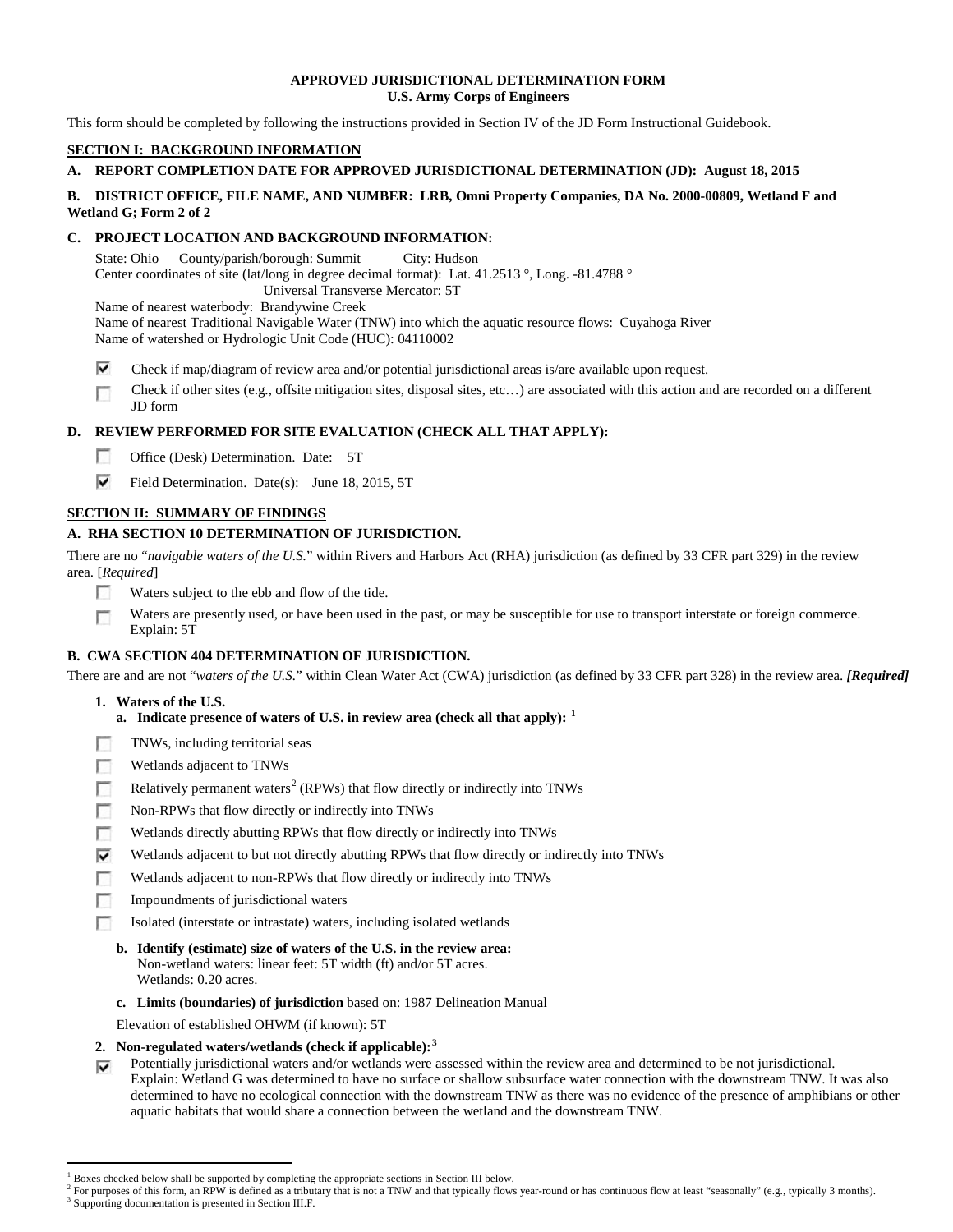### **SECTION III: CWA ANALYSIS**

# **A. TNWs AND WETLANDS ADJACENT TO TNWs**

**The agencies will assert jurisdiction over TNWs and wetlands adjacent to TNWs. If the aquatic resource is a TNW, complete Section III.A.1 and Section III.D.1. only; if the aquatic resource is a wetland adjacent to a TNW, complete Sections III.A.1 and 2 and Section III.D.1.; otherwise, see Section III.B below**.

- **1. TNW**  Identify TNW: 7T Summarize rationale supporting determination: 5T
- **2. Wetland adjacent to TNW**

Summarize rationale supporting conclusion that wetland is "adjacent": 5T

#### **B. CHARACTERISTICS OF TRIBUTARY (THAT IS NOT A TNW) AND ITS ADJACENT WETLANDS (IF ANY):**

**This section summarizes information regarding characteristics of the tributary and its adjacent wetlands, if any, and it helps determine whether or not the standards for jurisdiction established under Rapanos have been met.** 

**The agencies will assert jurisdiction over non-navigable tributaries of TNWs where the tributaries are "relatively permanent waters" (RPWs), i.e. tributaries that typically flow year-round or have continuous flow at least seasonally (e.g., typically 3 months). A wetland that directly abuts an RPW is also jurisdictional. If the aquatic resource is not a TNW, but has year-round (perennial) flow, skip to Section III.D.2. If the aquatic resource is a wetland directly abutting a tributary with perennial flow, skip to Section III.D.4.**

**A wetland that is adjacent to but that does not directly abut an RPW requires a significant nexus evaluation. Corps districts and EPA regions will include in the record any available information that documents the existence of a significant nexus between a relatively permanent tributary that is not perennial (and its adjacent wetlands if any) and a traditional navigable water, even though a significant nexus finding is not required as a matter of law.**

**If the waterbody[4](#page-9-0) is not an RPW, or a wetland directly abutting an RPW, a JD will require additional data to determine if the waterbody has a significant nexus with a TNW. If the tributary has adjacent wetlands, the significant nexus evaluation must consider the tributary in combination with all of its adjacent wetlands. This significant nexus evaluation that combines, for analytical purposes, the tributary and all of its adjacent wetlands is used whether the review area identified in the JD request is the tributary, or its adjacent wetlands, or both. If the JD covers a tributary with adjacent wetlands, complete Section III.B.1 for the tributary, Section III.B.2 for any onsite wetlands, and Section III.B.3 for all wetlands adjacent to that tributary, both onsite and offsite. The determination whether a significant nexus exists is determined in Section III.C below.**

- **1. Characteristics of non-TNWs that flow directly or indirectly into TNW**
	- **(i) General Area Conditions:**

Watershed size: 5T 7T Drainage area: 809 square miles (Cuyahoga)

Average annual rainfall: 38.74 inches Average annual snowfall: 47.4 inches

## **(ii) Physical Characteristics:**

(a) Relationship with TNW:

Tributary flows directly into TNW.

 $\nabla$  Tributary flows through 2 tributaries before entering TNW.

Project waters are 5-10 river miles from TNW. Project waters are 1 (or less) river miles from RPW. Project waters are 2-5 aerial (straight) miles from TNW. Project waters are 1 (or less) aerial (straight) miles from RPW. Project waters cross or serve as state boundaries. Explain: 7T

Identify flow route to TNW<sup>[5](#page-9-1)</sup>: Lake Forest which is in-line with Brandywine Creek. Brandywine Creek flows northwest/west into the Cuyahoga River, a TNW.

Tributary stream order, if known: 7T

(b) General Tributary Characteristics (check all that apply):

**Tributary** is: Natural

- п Artificial (man-made). Explain: 7T
- Manipulated (man-altered). Explain: Lake Forest is an impoundment of Brandywine Creek.

**Tributary** properties with respect to top of bank (estimate):

Average width: 5 feet Average depth: 1 foot Average side slopes: 7T

Primary tributary substrate composition (check all that apply):

<span id="page-9-1"></span><span id="page-9-0"></span> $4$  Note that the Instructional Guidebook contains additional information regarding swales, ditches, washes, and erosional features generally and in the arid West.<br>  $5$  Flow route can be described by identifying, e.g., tr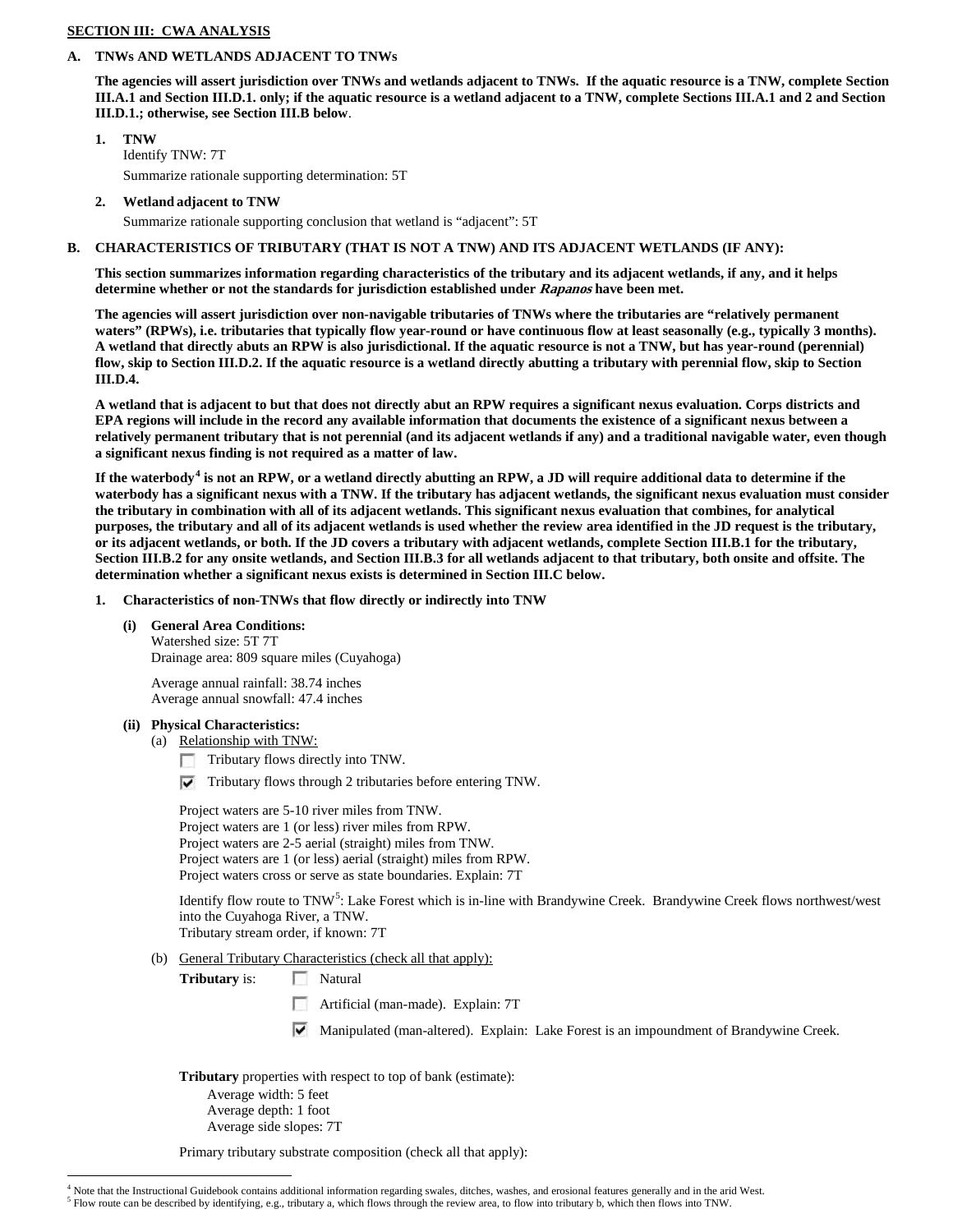|     |                                                                                                                                                                                                                                                           | Silts                                                                                                                                                                                                                                                                                                                                                                                                                                                                                                                                                                                         | է  | Sands                                     |        |                                                                                        |  | Concrete                                                                                                                                                                                                |
|-----|-----------------------------------------------------------------------------------------------------------------------------------------------------------------------------------------------------------------------------------------------------------|-----------------------------------------------------------------------------------------------------------------------------------------------------------------------------------------------------------------------------------------------------------------------------------------------------------------------------------------------------------------------------------------------------------------------------------------------------------------------------------------------------------------------------------------------------------------------------------------------|----|-------------------------------------------|--------|----------------------------------------------------------------------------------------|--|---------------------------------------------------------------------------------------------------------------------------------------------------------------------------------------------------------|
|     |                                                                                                                                                                                                                                                           | Cobbles                                                                                                                                                                                                                                                                                                                                                                                                                                                                                                                                                                                       | M  | Gravel                                    |        |                                                                                        |  | Muck                                                                                                                                                                                                    |
|     |                                                                                                                                                                                                                                                           | Bedrock                                                                                                                                                                                                                                                                                                                                                                                                                                                                                                                                                                                       | L. | Vegetation. Type/% cover: 7T              |        |                                                                                        |  |                                                                                                                                                                                                         |
|     |                                                                                                                                                                                                                                                           | Other. Explain: 7T                                                                                                                                                                                                                                                                                                                                                                                                                                                                                                                                                                            |    |                                           |        |                                                                                        |  |                                                                                                                                                                                                         |
|     | Tributary condition/stability [e.g., highly eroding, sloughing banks]. Explain: Relatively stable<br>Presence of run/riffle/pool complexes. Explain: 7T<br>Tributary geometry: Relatively Straight<br>Tributary gradient (approximate average slope): 7T% |                                                                                                                                                                                                                                                                                                                                                                                                                                                                                                                                                                                               |    |                                           |        |                                                                                        |  |                                                                                                                                                                                                         |
| (c) | Flow:<br>Tributary provides for: Perennial<br>Estimate average number of flow events in review area/year: 20 (or greater)<br>Describe flow regime: Perennial under normal conditions<br>Other information on duration and volume: 7T                      |                                                                                                                                                                                                                                                                                                                                                                                                                                                                                                                                                                                               |    |                                           |        |                                                                                        |  |                                                                                                                                                                                                         |
|     | Surface flow is: Discrete and Confined Characteristics: 7T                                                                                                                                                                                                |                                                                                                                                                                                                                                                                                                                                                                                                                                                                                                                                                                                               |    |                                           |        |                                                                                        |  |                                                                                                                                                                                                         |
|     | Subsurface flow: Unknown Explain findings: 7T<br>Dye (or other) test performed: 7T                                                                                                                                                                        |                                                                                                                                                                                                                                                                                                                                                                                                                                                                                                                                                                                               |    |                                           |        |                                                                                        |  |                                                                                                                                                                                                         |
|     |                                                                                                                                                                                                                                                           | Tributary has (check all that apply):<br>$\overline{\triangleright}$ Bed and banks<br>$\triangleright$ OHWM <sup>6</sup> (check all indicators that apply):<br>$\vert \cdot \vert$ clear, natural line impressed on the bank $\vert \cdot \vert$ the presence of litter and debris<br>changes in the character of soil<br>$ \nabla $ shelving<br><b>Note that i</b> vegetation matted down, bent, or absent $\overrightarrow{v}$<br>eaf litter disturbed or washed away<br>sediment deposition<br>water staining<br>other (list): $7T$<br>$\Box$ Discontinuous OHWM. <sup>7</sup> Explain: 7T |    |                                           | $\sim$ | $\Box$ the presence of wrack line<br>sediment sorting<br>$\overline{\mathbf{V}}$ Scour |  | destruction of terrestrial vegetation<br>multiple observed or predicted flow events<br>abrupt change in plant community 7T                                                                              |
|     |                                                                                                                                                                                                                                                           | High Tide Line indicated by:<br>oil or scum line along shore objects<br>physical markings/characteristics<br>tidal gauges<br>other (list): 7T                                                                                                                                                                                                                                                                                                                                                                                                                                                 |    | fine shell or debris deposits (foreshore) | $\sim$ | survey to available datum;<br>$\Box$ physical markings;                                |  | If factors other than the OHWM were used to determine lateral extent of CWA jurisdiction (check all that apply):<br>Mean High Water Mark indicated by:<br>vegetation lines/changes in vegetation types. |
|     |                                                                                                                                                                                                                                                           | (iii) Chemical Characteristics:                                                                                                                                                                                                                                                                                                                                                                                                                                                                                                                                                               |    |                                           |        |                                                                                        |  |                                                                                                                                                                                                         |

Characterize tributary (e.g., water color is clear, discolored, oily film; water quality; general watershed characteristics, etc.). Explain: 7T

Identify specific pollutants, if known: 7T

<span id="page-10-1"></span><span id="page-10-0"></span> <sup>6</sup> <sup>6</sup>A natural or man-made discontinuity in the OHWM does not necessarily sever jurisdiction (e.g., where the stream temporarily flows underground, or where the OHWM has been removed by development or agricultural practices). Where there is a break in the OHWM that is unrelated to the waterbody's flow regime (e.g., flow over a rock outcrop or through a culvert), the agencies will look for indicators of flow above and below the break. 7 Ibid.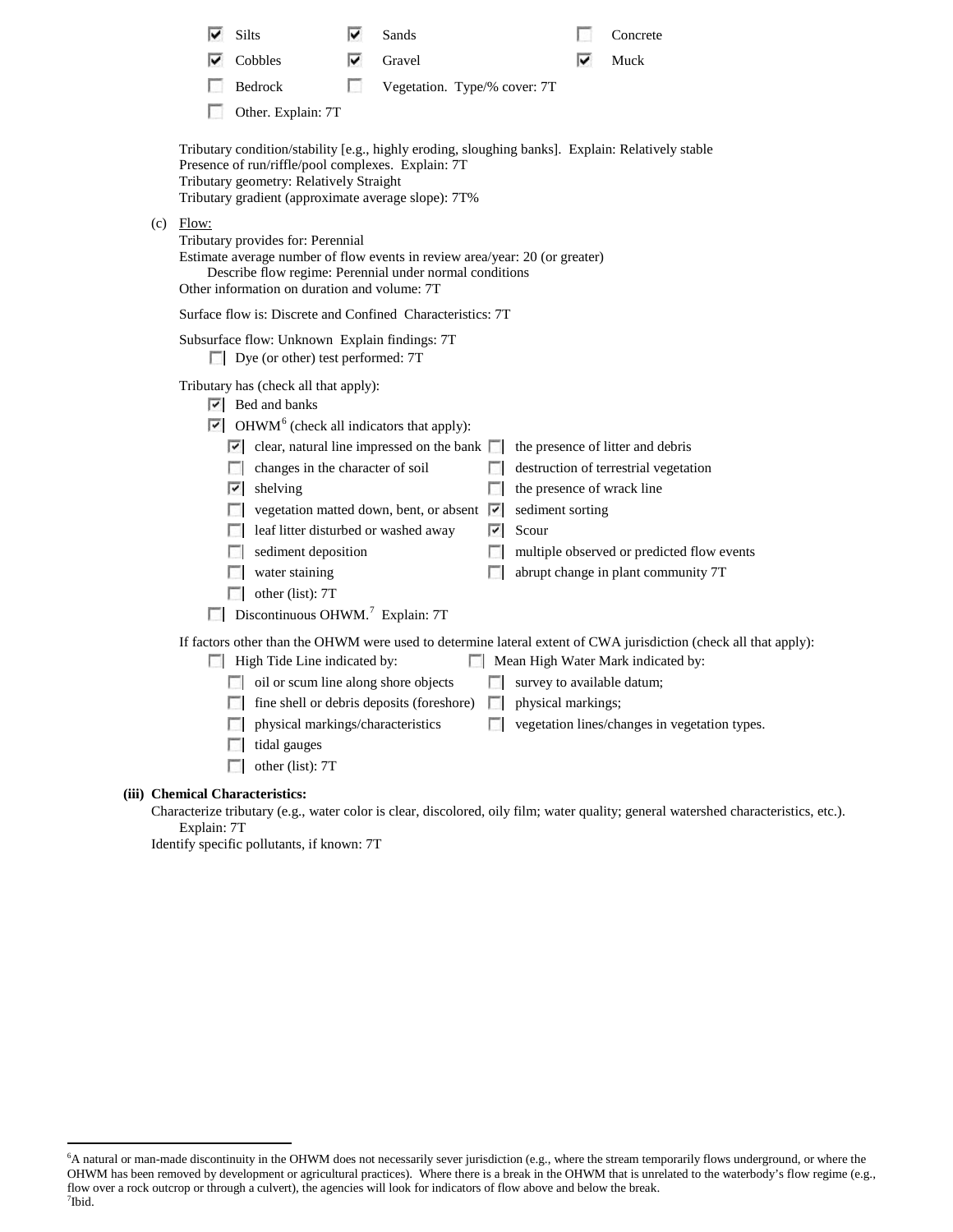#### **(iv) Biological Characteristics. Channel supports (check all that apply):**

- Riparian corridor. Characteristics (type, average width): 7T
- Wetland fringe. Characteristics: 7T
- $\blacktriangleright$  Habitat for:
	- Federally Listed species. Explain findings: 7T
	- Fish/spawn areas. Explain findings: Lake Forest/Brandywine Creek contains fish that spawn within the lake.
	- $\sim$ Other environmentally-sensitive species. Explain findings: 7T
	- Aquatic/wildlife diversity. Explain findings: Lake Forest/Brandywine Creek provides habitat for amphibians and macroinvertebrates.

#### **2. Characteristics of wetlands adjacent to non-TNW that flow directly or indirectly into TNW**

## **(i) Physical Characteristics:**

- (a) General Wetland Characteristics:
	- Properties: Wetland size: 0.20 acres Wetland type. Explain: Forested Wetland quality. Explain: Low-moderate Project wetlands cross or serve as state boundaries. Explain: 7T
- (b) General Flow Relationship with Non-TNW:

Flow is: Ephemeral Flow Explain: Water flows from Wetland F to Lake Forest/Brandywine Creek, an RPW, following larger precipitation events and snowmelt.

> Surface flow is: Confined Characteristics: 7T

Subsurface flow: Unknown Explain findings: 7T

- Dye (or other) test performed: 7T
- (c) Wetland Adjacency Determination with Non-TNW:
	- Directly abutting  $\sim$
	- $\overline{\phantom{a}}$ Not directly abutting
		- Discrete wetland hydrologic connection. Explain: Water from Wetland F flows north onto the adjacent golf course  $\overline{\phantom{a}}$ where it enters the golf course drainage system/catch basin and discharges into Lake Forest. Lake Forest is in-line with Brandywine Creek. Brandywine Creek flows northwest/west into the Cuyahoga River, a TNW.
		- Ecological connection. Explain: 7T
		- Separated by berm/barrier. Explain: 7T
- (d) Proximity (Relationship) to TNW

Project wetlands are 5-10 river miles from TNW. Project waters are 2-5 aerial (straight) miles from TNW. Flow is from: Wetland to Navigable Waters Estimate approximate location of wetland as within the 500-year or greater floodplain.

#### **(ii) Chemical Characteristics:**

Characterize wetland system (e.g., water color is clear, brown, oil film on surface; water quality; general watershed characteristics; etc.). Explain: Water was clear during the site visit. Identify specific pollutants, if known: 7T

#### **(iii) Biological Characteristics. Wetland supports (check all that apply):**

- **Riparian buffer.** Characteristics (type, average width): 7T
- Vegetation type/percent cover. Explain: Completely forested
- $\overline{\triangledown}$  Habitat for:
	- Federally Listed species. Explain findings: 7T
	- Fish/spawn areas. Explain findings: 7T
	- Other environmentally-sensitive species. Explain findings: 7T
	- Aquatic/wildlife diversity. Explain findings: Wetland F provides habitat for amphibians and macroinvertebrates.

#### **3. Characteristics of all wetlands adjacent to the tributary (if any)**

All wetland(s) being considered in the cumulative analysis: 1 Approximately (0.20) acres in total are being considered in the cumulative analysis.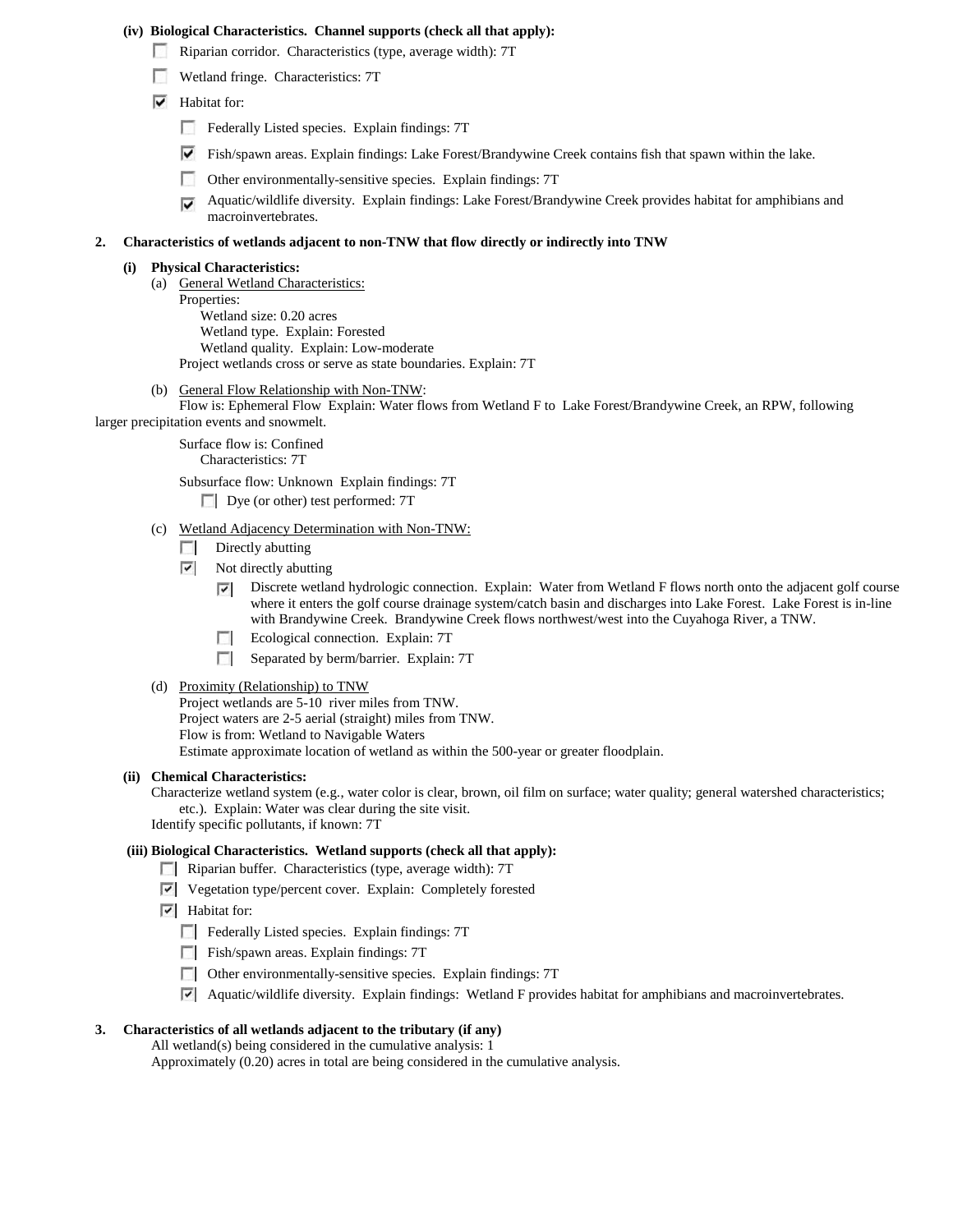For each wetland, specify the following:

Directly abuts?  $(Y/N)$  Size (in acres) Wetland F N 0.20

Summarize overall biological, chemical and physical functions being performed: This wetland provides the following functions and services: hydrologic flux and storage including floodwater and runoff attenuation and release; sediment and nutrient transport and retention; pollutant attenuation and release; biogeochemical cycling and storage; biological productivity of micro/macro flora and fauna, decomposition, and community structure; and wildlife support including providing habitat.

#### **C. SIGNIFICANT NEXUS DETERMINATION**

**A significant nexus analysis will assess the flow characteristics and functions of the tributary itself and the functions performed by any wetlands adjacent to the tributary to determine if they significantly affect the chemical, physical, and biological integrity of a TNW. For each of the following situations, a significant nexus exists if the tributary, in combination with all of its adjacent wetlands, has more than a speculative or insubstantial effect on the chemical, physical and/or biological integrity of a TNW. Considerations when evaluating significant nexus include, but are not limited to the volume, duration, and frequency of the flow of water in the tributary and its proximity to a TNW, and the functions performed by the tributary and all its adjacent wetlands. It is not appropriate to determine significant nexus based solely on any specific threshold of distance (e.g. between a tributary and its adjacent wetland or between a tributary and the TNW). Similarly, the fact an adjacent wetland lies within or outside of a floodplain is not solely determinative of significant nexus.** 

### **Draw connections between the features documented and the effects on the TNW, as identified in the** *Rapanos* **Guidance and discussed in the Instructional Guidebook. Factors to consider include, for example:**

- Does the tributary, in combination with its adjacent wetlands (if any), have the capacity to carry pollutants or flood waters to TNWs, or to reduce the amount of pollutants or flood waters reaching a TNW?
- Does the tributary, in combination with its adjacent wetlands (if any), provide habitat and lifecycle support functions for fish and other species, such as feeding, nesting, spawning, or rearing young for species that are present in the TNW?
- Does the tributary, in combination with its adjacent wetlands (if any), have the capacity to transfer nutrients and organic carbon that support downstream foodwebs?
- Does the tributary, in combination with its adjacent wetlands (if any), have other relationships to the physical, chemical, or biological integrity of the TNW?

#### *Note: the above list of considerations is not inclusive and other functions observed or known to occur should be documented below:*

- **1. Significant nexus findings for non-RPW that has no adjacent wetlands and flows directly or indirectly into TNWs.** Explain findings of presence or absence of significant nexus below, based on the tributary itself, then go to Section III.D: 7T
- **2. Significant nexus findings for non-RPW and its adjacent wetlands, where the non-RPW flows directly or indirectly into TNWs.**  Explain findings of presence or absence of significant nexus below, based on the tributary in combination with all of its adjacent wetlands, then go to Section III.D:
- **3. Significant nexus findings for wetlands adjacent to an RPW but that do not directly abut the RPW.** Explain findings of presence or absence of significant nexus below, based on the tributary in combination with all of its adjacent wetlands, then go to Section III.D:

Water from Wetland F flows north onto the adjacent golf course where it enters the golf course drainage system/catch basin and discharges into Lake Forest. Lake Forest is in-line with Brandywine Creek. Brandywine Creek flows northwest/west into the Cuyahoga River, a TNW.

The Cuyahoga River Watershed has impairments including increasing urbanization bringing impervious surfaces, construction at headwaters reducing stream function, increased erosion, sediment which impairs aquatic life and widens flood areas, habitat loss, and loss of wetlands (Cuyahoga River Community Planning Organization). The wetland receives the majority of its hydrology from precipitation and runoff from the surrounding forested area. It provides an important function of reducing the effects of runoff and storm sewer impacts on the downstream TNW. The wetland attenuates sediment, nutrients, and pollutants supplying the downstream TNW with a cleaner source of water that will aid in reducing impairments. The presence of this water also aids with impairments caused by impervious surfaces and construction at headwaters by persisting in its natural state. Due to the physical, biological, and chemical connectivity of Wetland F as described above, it has been determined that it has a significant nexus with the downstream TNW, the Cuyahoga River as the functions and services provided by the adjacent wetland provide more than a speculative effect on the physical integrity of the Cuyahoga River.

Sources: -Alexander, R.B., E.W. Boyer, R.A. Smith, G.E. Schwartz, and R.B. Moore, 2007. The Role of Headwater Streams in Downstream Water Quality. Journal of the American Water Resources Association 43.

-Cuyahoga River Community Planning Organization. Tinkers Creek. [http://www.crcpo.org/tinkerscreek.html.](http://www.crcpo.org/tinkerscreek.html) Accessed 10 April 2015. -Freeman, M.C., C.M. Pringle, and C.R. Jackson. 2007. Hydrologic Connectivity and the Contribution of Stream Headwaters to Ecological Integrity at Regional Scales. Journal of the American Water Resources Association. 43:5-14.

-Meyer, J.L., D.L. Strayer, J.B. Wallace, S.L. Eggert, G.S. Helfman, and N.E. Leonard. 2007. The Contribution of Headwater Streams to Biodiversity in River Networks. Journal of the American Water Resources Association. 43: 86-103.

-USEPA. 2013. Streams. [http://water.epa.gov/type/rsl/streams.cfm. Accessed 6 February 2013.](http://water.epa.gov/type/rsl/streams.cfm.%20Accessed%206%20February%202013)

-USEPA. 2015. Connectivity of Streams and Wetlands to Downstream Waters: A Review and Synthesis of the Scientific Evidence (Final Report). U.S. Environmental Protection Agency, Washington, DC, EPA/600/R-14/475F.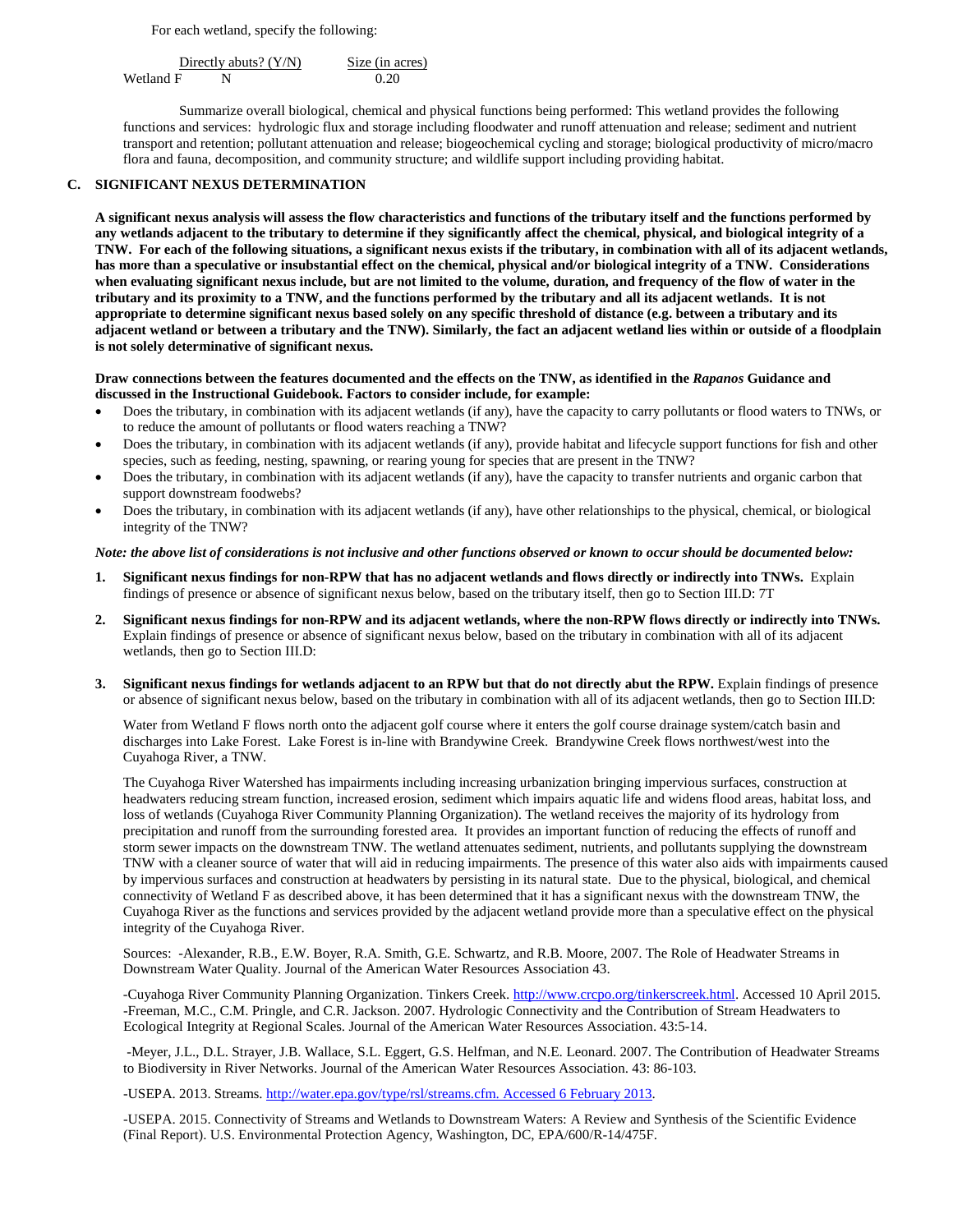## **D. DETERMINATIONS OF JURISDICTIONAL FINDINGS. THE SUBJECT WATERS/WETLANDS ARE (CHECK ALL THAT APPLY):**

- **1. TNWs and Adjacent Wetlands.** Check all that apply and provide size estimates in review area:
	- TNWs: 7T linear feet 7T width (ft), Or, 7T acres.
	- $\sim$ Wetlands adjacent to TNWs: 7T acres.

## **2. RPWs that flow directly or indirectly into TNWs.**

- $\Box$  Tributaries of TNWs where tributaries typically flow year-round are jurisdictional. Provide data and rationale indicating that tributary is perennial: 7T.
- Tributaries of TNW where tributaries have continuous flow "seasonally" (e.g., typically three months each year) are jurisdictional. n. Data supporting this conclusion is provided at Section III.B. Provide rationale indicating that tributary flows seasonally: 7T.

Provide estimates for jurisdictional waters in the review area (check all that apply):

- $\Box$  Tributary waters: 7T linear feet 7T width (ft).
- **DET** Other non-wetland waters: 7T acres.
	- Identify type(s) of waters: 7T

## **3. Non-RPWs[8](#page-13-0) that flow directly or indirectly into TNWs.**

Waterbody that is not a TNW or an RPW, but flows directly or indirectly into a TNW, and it has a significant nexus with a L. TNW is jurisdictional. Data supporting this conclusion is provided at Section III.C.

Provide estimates for jurisdictional waters within the review area (check all that apply):

- $\Box$  Tributary waters: 7T linear feet 7T width (ft).
- **DETER 10** Other non-wetland waters: 7T acres.

Identify type(s) of waters: 7T

## **4. Wetlands directly abutting an RPW that flow directly or indirectly into TNWs.**

Wetlands directly abut RPW and thus are jurisdictional as adjacent wetlands.

- Wetlands directly abutting an RPW where tributaries typically flow year-round. Provide data and rationale **TI** indicating that tributary is perennial in Section III.D.2, above. Provide rationale indicating that wetland is directly abutting an RPW: 7T
- Wetlands directly abutting an RPW where tributaries typically flow "seasonally." Provide data indicating that tributary is seasonal in Section III.B and rationale in Section III.D.2, above. Provide rationale indicating that wetland is directly abutting an RPW: **7T**

Provide acreage estimates for jurisdictional wetlands in the review area: 7T acres.

- **5. Wetlands adjacent to but not directly abutting an RPW that flow directly or indirectly into TNWs.**
	- $\nabla$  Wetlands that do not directly abut an RPW, but when considered in combination with the tributary to which they are adjacent and with similarly situated adjacent wetlands, have a significant nexus with a TNW are jurisidictional. Data supporting this conclusion is provided at Section III.C.

Provide acreage estimates for jurisdictional wetlands in the review area: 0.20 acres.

- **6. Wetlands adjacent to non-RPWs that flow directly or indirectly into TNWs.** 
	- $\Box$  Wetlands adjacent to such waters, and have when considered in combination with the tributary to which they are adjacent and with similarly situated adjacent wetlands, have a significant nexus with a TNW are jurisdictional. Data supporting this conclusion is provided at Section III.C.

Provide estimates for jurisdictional wetlands in the review area: 7T acres.

## **7. Impoundments of jurisdictional waters. [9](#page-13-1)**

- As a general rule, the impoundment of a jurisdictional tributary remains jurisdictional.
- n. Demonstrate that impoundment was created from "waters of the U.S.," or
- Demonstrate that water meets the criteria for one of the categories presented above (1-6), or
- п Demonstrate that water is isolated with a nexus to commerce (see E below).
- **E. ISOLATED [INTERSTATE OR INTRA-STATE] WATERS, INCLUDING ISOLATED WETLANDS, THE USE, DEGRADATION OR DESTRUCTION OF WHICH COULD AFFECT INTERSTATE COMMERCE, INCLUDING ANY SUCH WATERS (CHECK ALL THAT APPLY):[10](#page-13-2)**
	- which are or could be used by interstate or foreign travelers for recreational or other purposes.
	- from which fish or shellfish are or could be taken and sold in interstate or foreign commerce.
	- which are or could be used for industrial purposes by industries in interstate commerce.
	- **Interstate isolated waters. Explain: 7T**
	- Other factors.Explain: 7T

 $\frac{1}{8}$ 

<span id="page-13-1"></span><span id="page-13-0"></span><sup>&</sup>lt;sup>8</sup>See Footnote # 3.<br><sup>9</sup> To complete the analysis refer to the key in Section III.D.6 of the Instructional Guidebook.

<span id="page-13-2"></span><sup>&</sup>lt;sup>10</sup> Prior to asserting or declining CWA jurisdiction based solely on this category, Corps Districts will elevate the action to Corps and EPA HQ for review consistent with the process described in the Corps/EPA *Memorandum Regarding CWA Act Jurisdiction Following Rapanos.*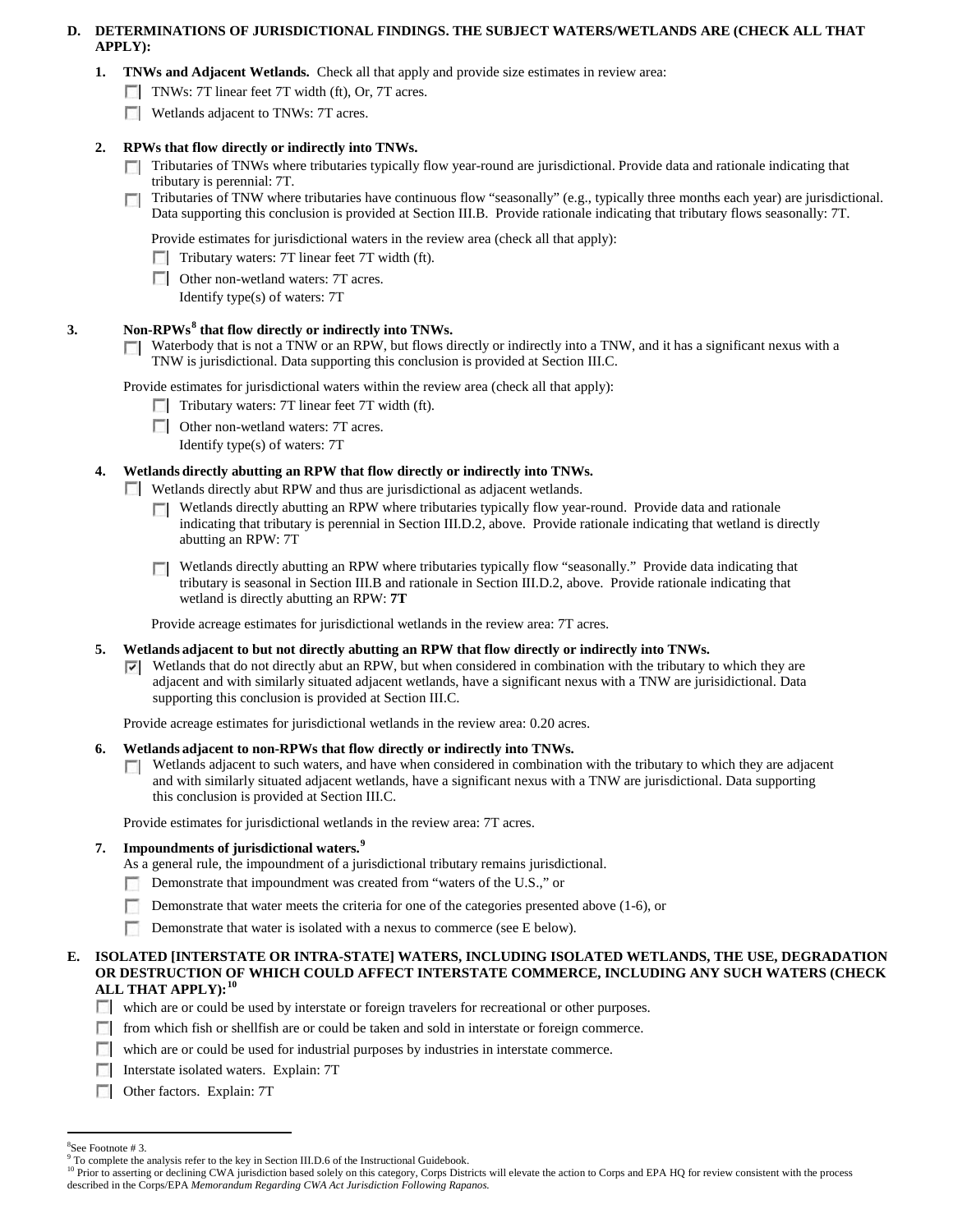#### **Identify water body and summarize rationale supporting determination:** 7T

Provide estimates for jurisdictional waters in the review area (check all that apply):

- $\Box$  Tributary waters: 7T linear feet 7T width (ft).
- **DE Other non-wetland waters: 7T acres.** 
	- Identify type(s) of waters: 7T
- **Wetlands: 7T acres.**

### **F. NON-JURISDICTIONAL WATERS, INCLUDING WETLANDS (CHECK ALL THAT APPLY):**

If potential wetlands were assessed within the review area, these areas did not meet the criteria in the 1987 Corps of Engineers Wetland Delineation Manual and/or appropriate Regional Supplements.

- ⊽ Review area included isolated waters with no substantial nexus to interstate (or foreign) commerce.
	- Prior to the Jan 2001 Supreme Court decision in "*SWANCC*," the review area would have been regulated based solely on the ⊽ "Migratory Bird Rule" (MBR).
- г Waters do not meet the "Significant Nexus" standard, where such a finding is required for jurisdiction. Explain: 7T
- г Other: (explain, if not covered above): 7T

Provide acreage estimates for non-jurisdictional waters in the review area, where the sole potential basis of jurisdiction is the MBR factors (i.e., presence of migratory birds, presence of endangered species, use of water for irrigated agriculture), using best professional judgment (check all that apply):

- Non-wetland waters (i.e., rivers, streams): 7T linear feet 7T width (ft).
- Lakes/ponds: 7T acres.
- Other non-wetland waters: 7T acres. List type of aquatic resource: 7T.
- $\triangledown$  Wetlands: 0.09 acres.

Provide acreage estimates for non-jurisdictional waters in the review area that do not meet the "Significant Nexus" standard, where such a finding is required for jurisdiction (check all that apply):

- Non-wetland waters (i.e., rivers, streams): 7T linear feet 7T width (ft).
- **Lakes/ponds: 7T acres.**
- Е Other non-wetland waters: 7T acres. List type of aquatic resource: 7T.
- Wetlands: 7T acres.

## **SECTION IV: DATA SOURCES.**

- **A. SUPPORTING DATA. Data reviewed for JD (check all that apply -** checked items shall be included in case file and, where checked and requested, appropriately reference sources below):
	- $\triangledown$  Maps, plans, plots or plat submitted by or on behalf of the applicant/consultant: 7T
	- $\nabla$  Data sheets prepared/submitted by or on behalf of the applicant/consultant.
		- $\nabla$  Office concurs with data sheets/delineation report with the exception of the cowardin class of some of the wetlands
		- **T** Office does not concur with data sheets/delineation report.
	- Data sheets prepared by the Corps: 7T
	- $\Box$  Corps navigable waters' study: 7T
	- U.S. Geological Survey Hydrologic Atlas: 7T
		- **V** USGS NHD data.
		- USGS 8 and 12 digit HUC maps.
	- U.S. Geological Survey map(s). Cite scale & quad name: 7.5 Minute Twinsburg
	- USDA Natural Resources Conservation Service Soil Survey. Citation: Summit County
	- National wetlands inventory map(s). Cite name: 7.5 Minute Twinsburg  $\overline{\mathbf{v}}$
	- State/Local wetland inventory map(s):  $7T$
	- FEMA/FIRM maps: 7T

п

- 100-year Floodplain Elevation is: 7T (National Geodectic Vertical Datum of 1929)
- $\nabla$  Photographs:  $\nabla$  Aerial (Name & Date): Googlemaps (ORM2) and bing.com
	- or **Other (Name & Date): 7T**
- **Previous determination(s).** File no. and date of response letter:  $7T$
- Applicable/supporting case law: 7T  $\mathcal{L}$
- **Applicable/supporting scientific literature: 7T**
- $\overline{a}$ Other information (please specify): 7T